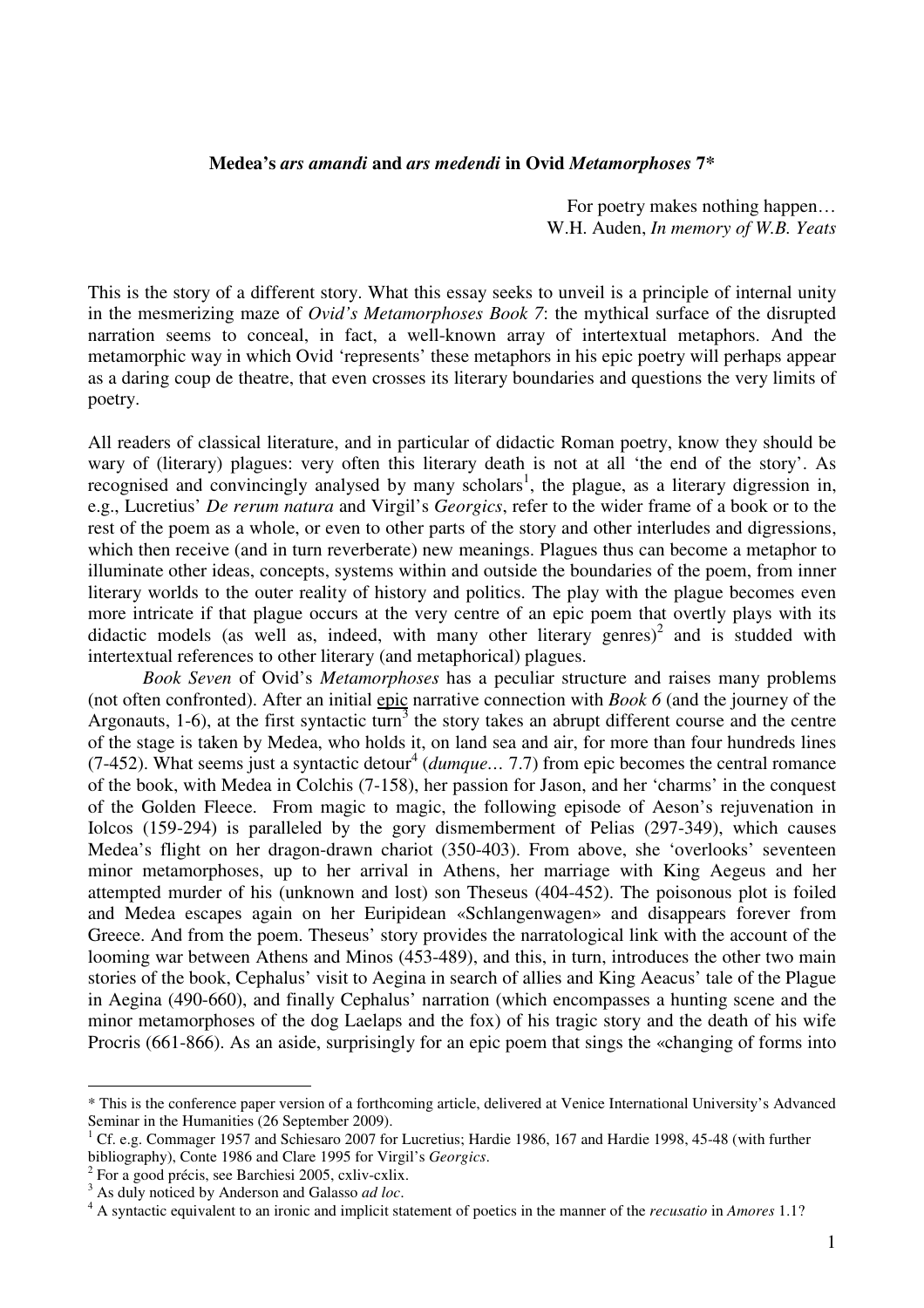new bodies» (1.1-2), none of the three main 'narrative' stories in its central book ends with a 'proper' metamorphosis. This paper is concerned with the macro-architecture of the book and seeks to identify persistent patterns and intertextual frames that subtly (and meaningfully) link the three main episodes (Medea, the Plague, Cephalus & Procris). For now, it could be cryptically summarised as the analysis of an epic representation of a metaphor. With an interrogative coda: does Medea really leave the poem on her 'tragic' chariot?

#### 1. *Medea queen of genres*

«How many Medeas are there in Ovid? Three, goes a plausible answer»<sup>5</sup>. Whenever we address the matter, the elephant in the room is of course the 'lost Medea', Ovid's only tragedy, praised by Quintilian and Seneca the Elder, of which only two fragments remain<sup>6</sup>. The other is the elegiac lover of the *Heroides*, whose authenticity has often been disputed<sup>7</sup>. In chronological terms, the Medea of the *Metamorphoses* is the last and final in the Ovidian corpus and, as far as one can tell (also for 'generic' assumptions), she is the most heavily indebted to the epic genre and to her Hellenistic 'self' in Apollonius' *Argonautica* (*Books 3* and *4*). Then comes tragedy: in spite of the scant direct allusions to 'her tragedy' – a mere four line account (*Met.* 7.394-397)

sed postquam Colchis arsit nova nupta venenis flagrantemque domum regis mare vidit utrumque, **sanguine natorum** perfunditur inpius ensis, ultaque se male mater Iasonis effugit arma.

the whole first part of *Book 7* is interwoven with references to Euripides' *Medea*. 8 In his analysis of Medea's 'theatrical' monologue (with which she enters the stage of the *Metamorphoses*: the first dramatic soliloquy in the poem<sup>9</sup> and a *sphragis* of her tragic character) Richard Heinze<sup>10</sup> highlighted the 'dramatic' parallel dynamics of love and vengeance. As if the struggle between *cupido* and *mens* of in girl falling in love (*Met*. 7.19f) forecast (and determined) the tragic contrast between *ratio* and *furor* at the end of the Euripidean tragedy. Or as if (like the *inreparabile tempus* of Eliot's *Four Quartets*) in her 'erotic' past (which is in the meantime an 'epic' present or indeed a 'literary' future) there lay her 'tragic' future (i.e. her 'literary' pre-history). The most engaging recent readings<sup>11</sup> of Medea in Ovid have in fact stressed Ovid's intertextual exploitation and expansion of mythological and literary time,  $12$  as well as his (and his characters') constant selfreflexivity. The case of Medea is of course 'spectacular' because of the auto-allusive continuation of her story through (at least three) different genres.<sup>13</sup> The most famous (and rather lucky, if credible) example of this multiple 'generic re-codification' of Medea in Ovid (which also tests the boundaries of each *genre*) is, as known, the one 'recovered' from the lost tragedy's second fragment (Fr. 2 *feror huc hilluc, vae, plena deo*) which was (and 'will be') recalled in the *Heroides* (*Her.* 12.211f *viderit ista deus, qui nunc mea pectora versat. / nescio quid certe mens mea maius agit*) and at the climax of Medea's soliloquy in the *Metamorphoses* (*Met*. 7.55 *maximus intra me deus* 

 5 Hinds 1993, 9.

<sup>6</sup> See Bessone 1997, 14-19.

<sup>7</sup> For analyses of the twelfth epistle of the *Heroides*, cf. Knox 1986 (who questions its authenticity), Hinds 1993, Barchiesi 1993, and Bessone 1997, 16f.

<sup>8</sup> Cf. Bessone 1993, 26-28 and Anderson 1972 and Bömer 1976 *passim*.

<sup>&</sup>lt;sup>9</sup> Anderson 1972, 243.

<sup>&</sup>lt;sup>10</sup> Heinze 1960, 190f, 399; cf. also Bessone 1997, 23-26 and Galasso 2000, 1080.

<sup>&</sup>lt;sup>11</sup> In particular, Barchiesi 1993 and Hinds 1993.

 $12$  Cf. Hinds 1993, 17 «This temporal paradox is a familiar one in the intertextual life of Medea, exploited long before Ovid; as Richard Hunter well brings out in his *Argonautica 3* commentary, Apollonius' narrative makes much poetic capital of the fact that it simultaneously *recalls* Euripides' Medea and *foreshadows* it».

<sup>&</sup>lt;sup>13</sup> Cf. Bessone 1997, 14, and for the 'self-quotations' and the 'continuity of texts' in Ovid, Hinds 1987 and Barchiesi 1986.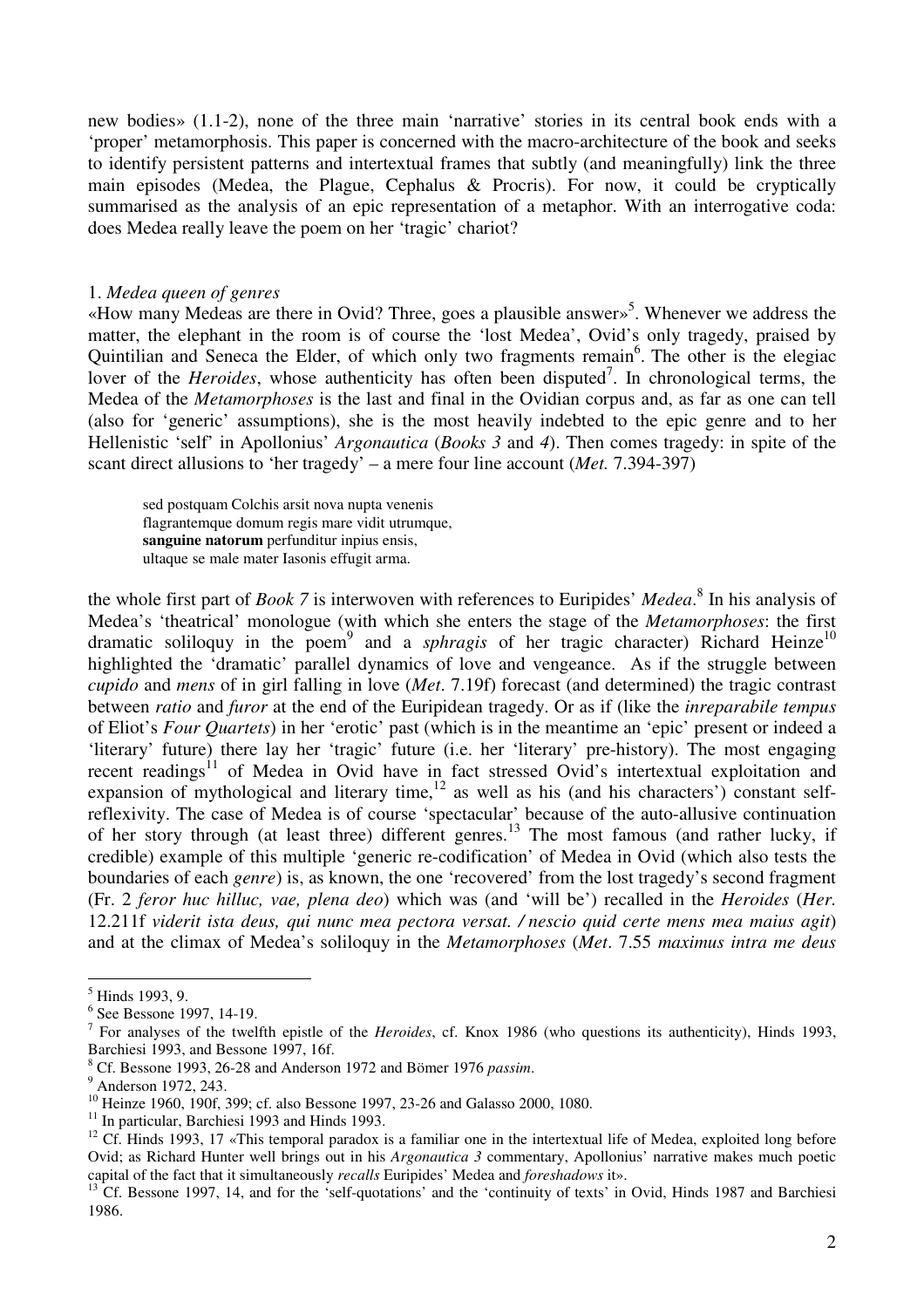est!)<sup>14</sup>. Now, can Medea's self-reflexivity be stretched further, and even as far as her 'epic' in the *Metamorphoses*? This is one question that this paper tries to answer, by relating the two sections that properly portray her (Medea's passion in Colchis and Medea's power as a magician) to tPlague.

# 2. *Medea in love: a future (and post-intertextual) heroine?*

«One area in which intertextuality comes to play a central role when expanded in this way is that of the construction of character, in both literature and life. As Oliver Lyne remarked,<sup>15</sup> 'characters' allude': the character of Dido is constructed out of her intertextuality with a superset of Circe, Nausicaa, Calipso, Penelope, Medea (in Euripides and in Apollonius), Ariadne, Ajax, Phaedra, Semiramis, Cleopatra».<sup>16</sup> What Don Fowler and Oliver Lyne say about Dido is even more true and more complicated for another elegiac-epic-tragic [as lord Polonius would have it] heroine who 'lives' after Virgil and after Dido (and has to deal with a monolithic Bloomian anxiety of influence towards both). But we had left Medea in the middle of a temporal clause:

*Met.* 7.7-9 dumque adeunt regem Phrixeaque vellera poscunt lexque datur Minyis<sup>17</sup> magnorum horrenda laborum, concipit interea validos Aeetias **ignes** 

The 'syntactic departure' from the epic journey of the *Argonauts* unveils a new subject: it is love that is going to be the main concern of the first part of the book. And with it there flows in a new kind of poetry endowed with the rhetorical devices of its code and a whole new imagery. This passage from one 'generic code' to another (coinciding with the beginning of a new book) is reminiscent (also on a verbal level) of the transition from the 'epic' *Books 2* and *3* to *Book 4* in Virgil's *Aeneid*:

*Aen*. 4.1f At regina gravi iamdudum saucia cura vulnus alit venis et caeco carpitur **igni**<sup>18</sup>

Brooks Otis deserves credit for having pointed out the importance of Virgil's Dido as a structural model for this first Medea passage.<sup>19</sup> That that Medea had 'literarily' bewitched Dido is well known: long before the cited Don Fowler and Oliver Lyne (and Damien Nelis' excellent work), Servius<sup>20</sup> had highlighted Virgil's use of Apollonius' *Book 3* in *Book 4* of the *Aeneid*; and even Euripides' Medea is an absolutely vital intertext  $Dido.<sup>21</sup>$  Conversely, we shall try to demonstrate how, in the literary charms of the *Metamorphoses*, Dido becomes a fundamental intertext in the representation of this (third) Ovidian Medea, and in particular in her 'tragedy of love' (which one could even call her 'proto-tragedy', following Heinze's insight about her 'future-reflexivity'). This means that, in this further intertextual affair between the two heroines in this first part of the book, the plot and the narrative cues are usually Apollonian (at times Euripidean), but the language, the imagery, the metaphors (especially those of love poetry) are culled mainly from Dido's tragedy of love. A close textual analysis of this 'new' language unveils Ovid's consistent reworking of *Aeneid 4* (with multiple revealing nuances). A few cursory examples will suffice:

<sup>&</sup>lt;sup>14</sup> Cf. Bessone 1997, 27 and, for an analysis, Barchiesi 1993, 343-345.

<sup>&</sup>lt;sup>15</sup> Lyne 1987, 100-144

<sup>&</sup>lt;sup>16</sup> Fowler 1997, 17.

<sup>17</sup> For the textual problem in l. 8 cf. Galasso 2000 *ad loc*.

<sup>&</sup>lt;sup>18</sup> For the verbal parallel between the two passages on the metaphor of the fire of love, see Anderson 1972, 244.

<sup>&</sup>lt;sup>19</sup> Otis 1970, 59ff., 179ff., see also Galasso 2000, 1080; both Bömer and Anderson at times seem to overlook the fact.

<sup>20</sup> And cf. also Macr. *Sat.* 5.17.4-6.

<sup>&</sup>lt;sup>21</sup> From Pease 1935 to Schiesaro 2008.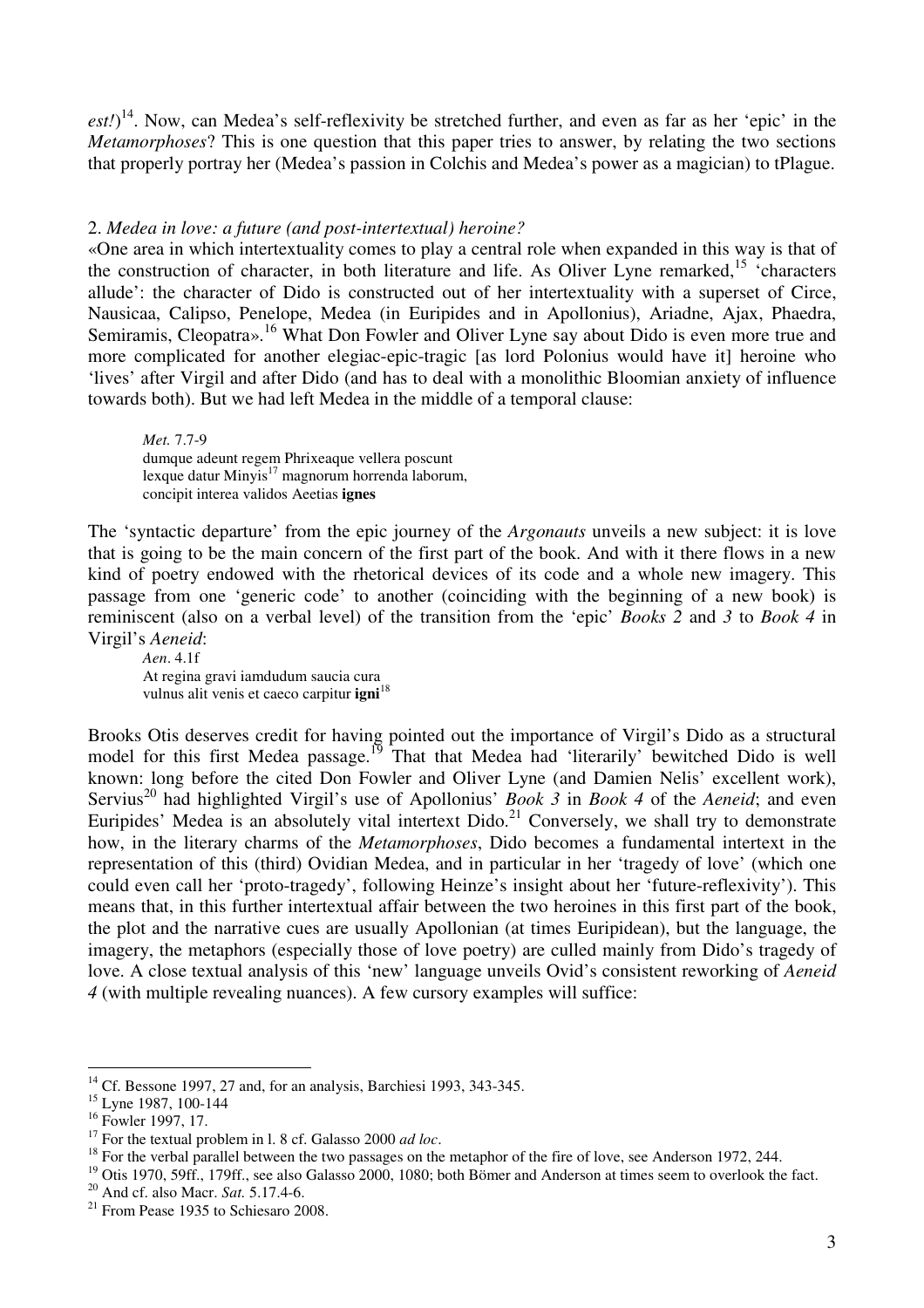*Met.* 7.17-22 excute virgineo conceptas pectore **flammas,** si potes, **infelix**! si possem, sanior essem! sed trahit invitam **nova vis**, aliudque cupido, mens aliud suadet: video meliora proboque, deteriora sequor. quid in **hospite**, **regia virgo**, ureris et **thalamos** alieni concipis orbis?

*Aen.* 4.24 agnosco **veteris** vestigia **flammae**.

*Aen.* 4.18f si non pertaesum **thalami** taedaeque fuisset, huic uni forsan potui succumbere culpae.

The elegiac *topos* of the flames of love is further developed: they have a new strength for the *regia virgo* (see also Catullus *64* as opposed to the *veteris vestigia flammae* of the *regina*); both Dido and Medea refer to 'Love & Marriage', for the first time, with the same rhetorical image of *thalamus*. Also, they both address themselves twice with an apostrophe<sup>22</sup> and call themselves *infelix*, the adjective that from *Aen.* 4.68f (*uritur infelix Dido totaque vagatur / urbe furens*) will stay with Dido throughout *Book 4*:

*Met.* 7.11 frustra, Medea, repugnas *Met.* 7.17f excute virgineo conceptas pectore **flammas,** si potes, **infelix**! si possem, sanior essem! *Aen.* 4.596 **infelix** Dido, nunc te facta impia tangunt? *Aen.* 4.539-42 quis me autem, fac velle, sinet ratibusue superbis invisam accipiet? nescis heu, perdita, necdum Laomedonteae sentis periuria gentis?

Even the physical traits (and the dynastic and social status) that arouse love for the *hospes* are the same (and here it is worth noticing Medea's witty and allusive quip at line 28):

*Met.* 7.25-28 quid enim commisit Iason? quem, nisi crudelem, non tangat Iasonis aetas et **genus et virtus**? quem non, ut cetera desint, **ore** movere potest? certe mea **pectora** movit.

*Aen*. 4.3-5 multa viri **virtus** animo multusque recursat **gentis honos**; haerent infixi **pectore vultus** verbaque nec placidam membris dat cura quietem.

*Aen*. 4.9-12 Anna soror, quae me suspensam insomnia terrent! quis novus hic nostris successit sedibus **hospes**, quem sese **ore** ferens, **quam forti pectore** et armis! credo equidem, nec vana fides, genus esse deorum

Medea then, in a hypothetical insult ('if I do not help Jason…'), abuses herself with Dido's most scorching words for Aeneas at the climax of her furious reproach:

| Met. 7.31                                         | Aen. 4.365-67                                        |
|---------------------------------------------------|------------------------------------------------------|
| hoc ego si patiar, tum <b>me de tigride natam</b> | nec tibi diua parens generis nec Dardanus auctor,    |
|                                                   | perfide, sed duris <b>genuit te</b> cautibus horrens |
|                                                   | Caucasus Hyrcanaeque admorunt ubera tigres.          |
|                                                   |                                                      |

And it is again love, this time as a disease, reminiscent of the Lucretian *timor*, that unites the two women when Medea 'quotes' another very famous line from *Aen.* 4:

*Met.* 7.47 quid **tuta times**? *Aen.* 4.296-98

At regina dolos (quis fallere possit amantem?) praesensit, motusque excepit prima futuros **omnia tuta timens**.

Finally, at the end of Medea's soliloquy – almost as a Virgilian *sphragis*, enclosing the dramatic inset – (and ironically, even before even talking to Jason!), Medea refers to her 'guilty' union with Dido's very words.

<sup>22</sup> Cf. also Eur. *Med.* 401ff.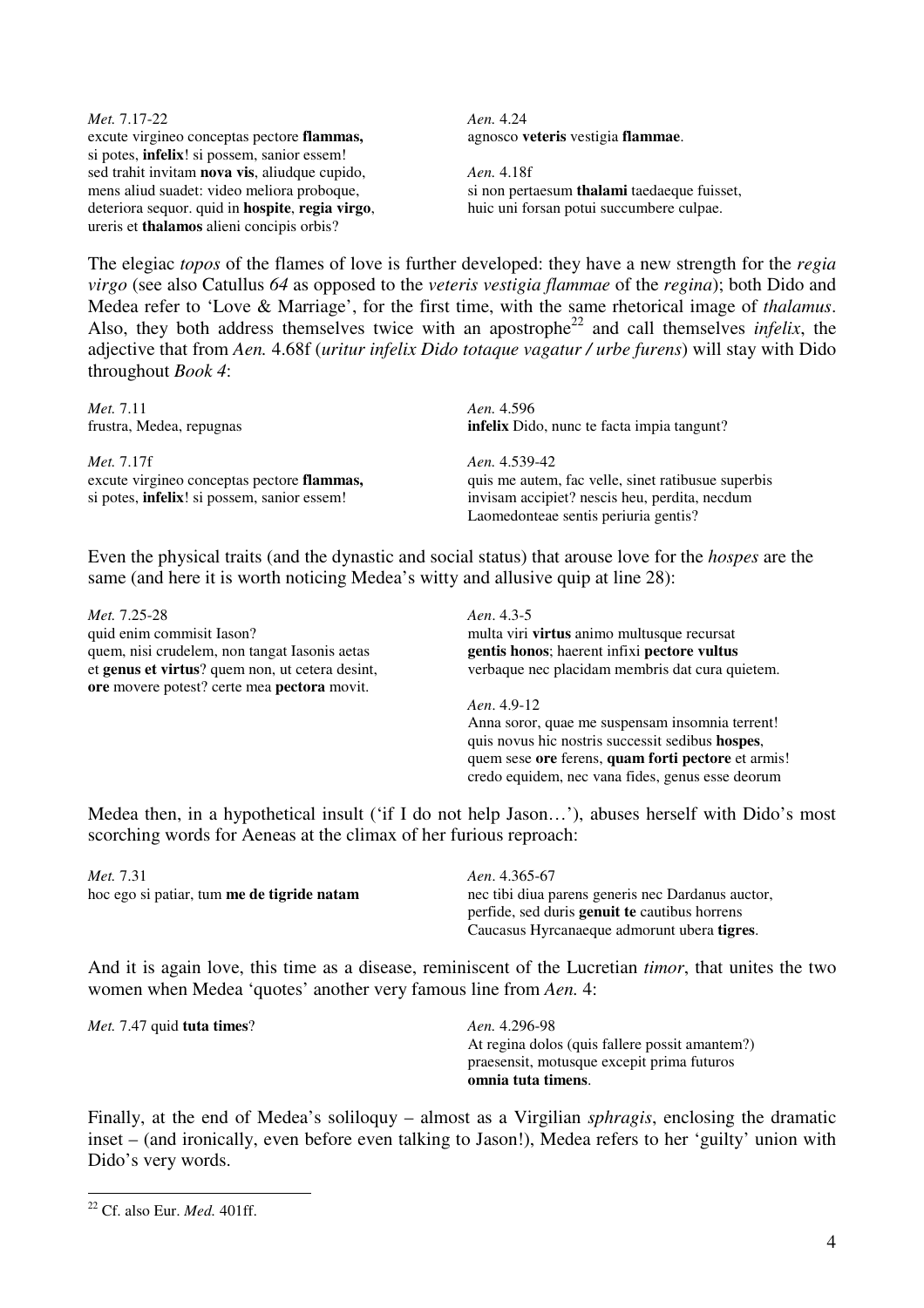*Met.* 7.69-71 **coniugium**ne putas **speciosaque nomina culpae** inponis, Medea, tuae?—quin adspice, quantum adgrediare nefas, et, dum licet, effuge crimen!

*Aen*. 4.171f nec iam furtivum Dido meditatur amorem: **coniugium vocat, hoc praetexit nomine culpam**.

A last analogy<sup>23</sup> with the beginning of *Book 4* (e.g. *Aen.* 4.24) and the rekindling of the dead flame, though not literal, provides us with a cue for a further development:

*Met.* 7.76-83 et iam fortis erat, pulsusque recesserat ardor, cum videt Aesoniden **exstinctaque flamma reluxit**. erubuere genae, totoque recanduit ore, utque solet ventis alimenta adsumere, quaeque parva sub inducta latuit **scintilla favilla** crescere et in veteres agitata resurgere vires, sic iam lenis amor, iam quem languere putares, ut vidit iuvenem, **specie praesentis inarsit**.

The scene of Medea burning with passion as she meets Jason is narrated by Apollonius in 3.284- 298; there, however, what burns like a flame is Cupid's arrow (and the accompanying simile is different as well). It is via the imagery and the metaphors of *Aeneid 4* that, by now, Medea has come down with all the symptoms of the elegiac lover (cf. e.g. Propertius 1.1). This 'generic transformation' of Medea is further confirmed by the usual Ovidian self-reflexivity: the same simile of the flame smouldering under the ashes was already employed (almost *verbatim*) by Ovid in his love poetry, and even more interestingly, in his didactic love poetry, in *Ars amatoria* 2.439ff and 3.597ff and in *Remedia amoris* 729-34.

 As a first conclusion on this 'first Medea' in *Book 7*, we could therefore observe that, woven on top of the Apollonian (and Euripidean) framework, there emerges an unexpected Medea (the more so since this time we are, finally, in an epic poem): $^{24}$  this Medea in love, often through the filter of Virgil's Dido – who burns with the flames of *amor* and *furor*, and is wounded by the plague of love (*Aen.* 4.90) and even irredeemably dies for love – is portrayed with the imagery (and above all the metaphors) of erotic poetry. Dido is once again provocatively (and consciously, as we know from *Trist.* 2.533-6) used by Ovid to furnish his poetry with all the complex poetic devices of a kind of love poetry that meddles with epos and tragedy.<sup>25</sup> And at a closer look this is even sharper and more radical: Virgil had painted his Dido with some of the colours of Euripides' tragic and furious Medea;<sup>26</sup> Ovid's intertextual re-writing seeks an opposite (and more entangled) effect. To Medea's noted (and tragic) oppositions love / vengeance, *cupido* / *mens*, *amor / pudor*, we should therefore also add (through the metaphors of her literary allusions) the very elegiac polarity of *eros* / nosos<sup>27</sup> (or, in Dido's vocabulary, *amor* and *furor*). The attempt to cure this disease of love (and a rereading of Ovid's didactic 'love' poetry) will be, surprisingly, the subject of the second Medea episode in the book.

3. *This Charming… Medea* 

<sup>&</sup>lt;sup>23</sup> Galasso 2000, 1086.

<sup>24</sup> For the tension epos-elegy in the *Metamorphoses* see Barchiesi 2005, cxlv and the fundamental Heinze 1960, Otis 1970, Hinds 1987.

<sup>&</sup>lt;sup>25</sup> For another example of «evocation of Virgilian epic», in *Met.* 5, where «the subject of genres continues to tease», cf. the important Hinds 1987, 134. On Virgil's Dido and genres, see also Barchiesi 1993, 352f.

<sup>&</sup>lt;sup>26</sup> Cf. in particular Schiesaro 2008.

 $27$  cf. Conte 1986b, 31 and for an example Prop. 3.8.23ff.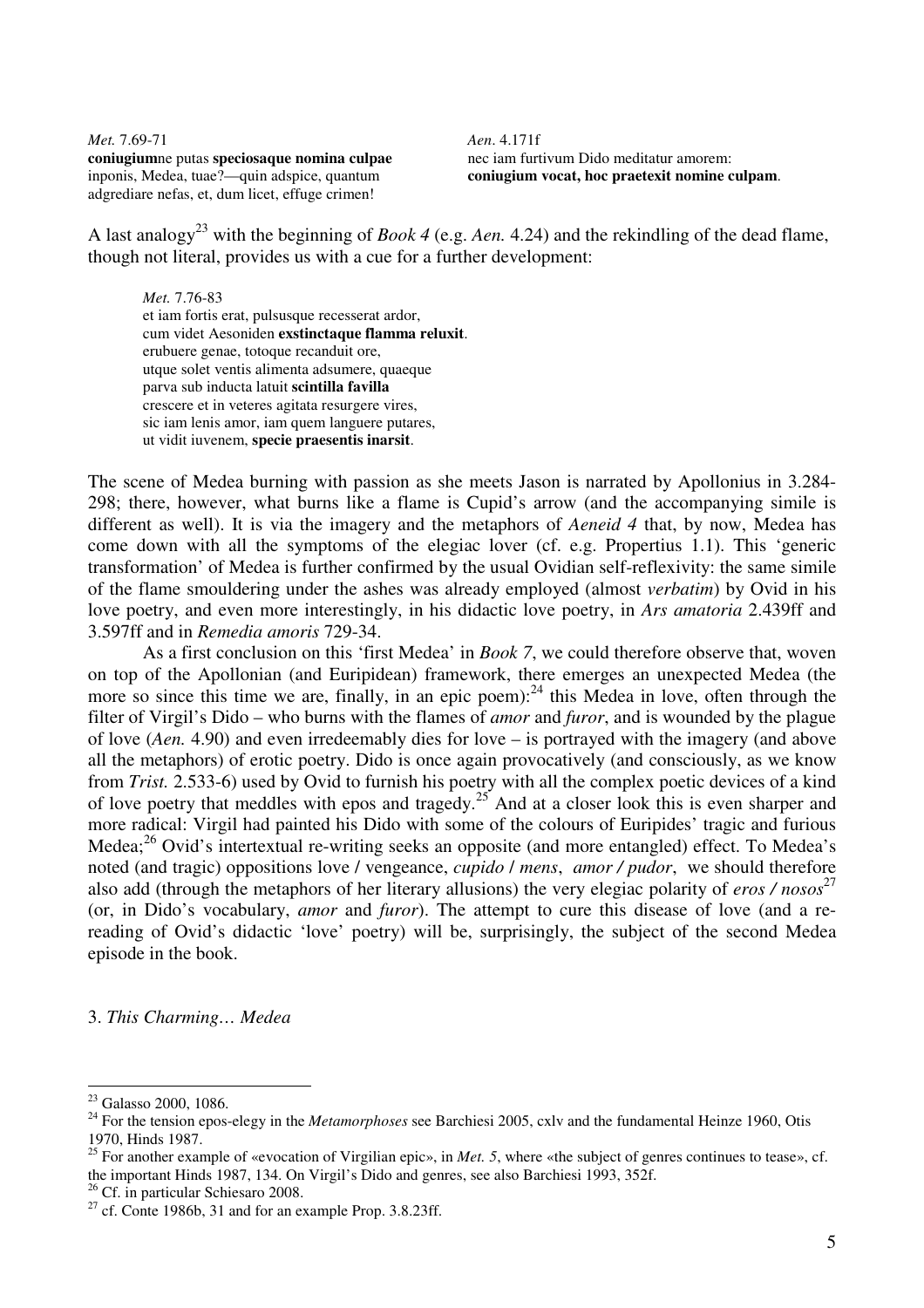Medea, along with Circe (her sister or aunt, according to the different versions of the myth),  $^{28}$  is probably the most powerful and ruthless magician of classical mythology. Apollonius refers to her prodigies in the conquest of the Golden Fleece. In *Argonautica* 3.528-537, in particular, Argos presents Medea's powers to convince Jason and the Greeks to avail themselves of her supernatural help. As known, Medea's magic also plays a vital (or rather deadly) part at the end of her Euripidean tragic history.<sup>29</sup> No trace remains of Medea's charms in Ovid's lost tragedy (as well as in the other Latin Medea tragedies by Ennius and Accius), but – surprisingly enough – no other classical literary work devotes so much space and entrust so much meaning to this trait of her *persona* as the epos of *Met.*  $7^{30}$  This might seem unjustified at first sight, but at a closer look the prominence of the 'sorceress character' – in all three sequences of the narrative about Medea (Love and Magic in Colchis, Medea and the rejuvenation of Aeson and the killing of Pelias) – can be taken as an underlying and unifying aspect of the whole book and might even shed some light in the reading of this section within the whole poem.

Jason's (already ambiguous) heroism in Apollonius is further diminished by Ovid: all the merit of success is given to Medea's *carmina*, *medicamin*a, *herbae*. Medea's magic is the only saviour, as Medea herself confirms: he would only be saved by her supernatural help,  $31$  which he receives, as *herbas*, 7.98, after swearing – in hyperbolic terms too lofty to be epically credible – his love for her.

*Met.* 7.92-94 quid faciam, video: nec me ignorantia veri decipiet, sed **amor**. **servabere munere nostro**, servatus promissa dato!

Again, it is only through the agency of the *medicamina* – stressed by a powerful *epiphonema* (*tantum medicamina possunt*!) that echoes Lucretius' didactic language<sup>32</sup> – that Jason can resist the fiery breath of the bulls and can finally overtake them in battle.

*Met.* 7.115f

 subit ille nec **ignes**  sentit anhelatos (**tantum medicamina** possunt!)<sup>33</sup>

One could already notice here a metaphorical play with fire (and remedies) that will become even more meaningful later. Another implicit link between love and drugs (*amor* and *herbae*) is given by yet another rather humorous and very revealing passage, where Medea – unlike her Apollonian counterpart and evidently not so sure about the effectiveness of her own cures – at the sight of Jason beset by herds of earth-men, joins the Greeks in their fear *(ipsa quoque extimuit)* and undergoes a proper elegiac metamorphosis (she grows pale, almost faints, cold, with the blood abandoning the veins) with all the *topoi* and symptoms of erotic poetry (from Sappho onwards), and lest the *gramina* that she has already given him should not succeed, she 'sings an extra charm' (revealingly called '*carmen auxiliare*') and summons the secrets arts.

*Met.* 7.133-138 demisere **metu** vultumque animumque Pelasgi; **ipsa quoque extimuit**, quae **tutum** fecerat illum.

<sup>&</sup>lt;sup>28</sup> Galasso 2000, 1090.

<sup>29</sup> Cf. e.g. Bessone 1997, 12.

<sup>30</sup> Galasso 2000, 1078, 1086.

<sup>31</sup> Sul ruolo di salvatrice di Medea, vero e proprio leitmotiv nel libro 7, cf. also Bessone 1997 ad Her. 12.76 (7.49 servatrix… celebrare) and Bömer 1976 ad 7.49 and 6.357).

 $32$  P. Fowler (1989) has noticed the importance and the recurrence of such a figure of speech in Lucretian closures.

<sup>33</sup> Bömer ad loc. *Medicamina* also used in 14.285 for Circe; in 6.140 (of Athena for Arachne).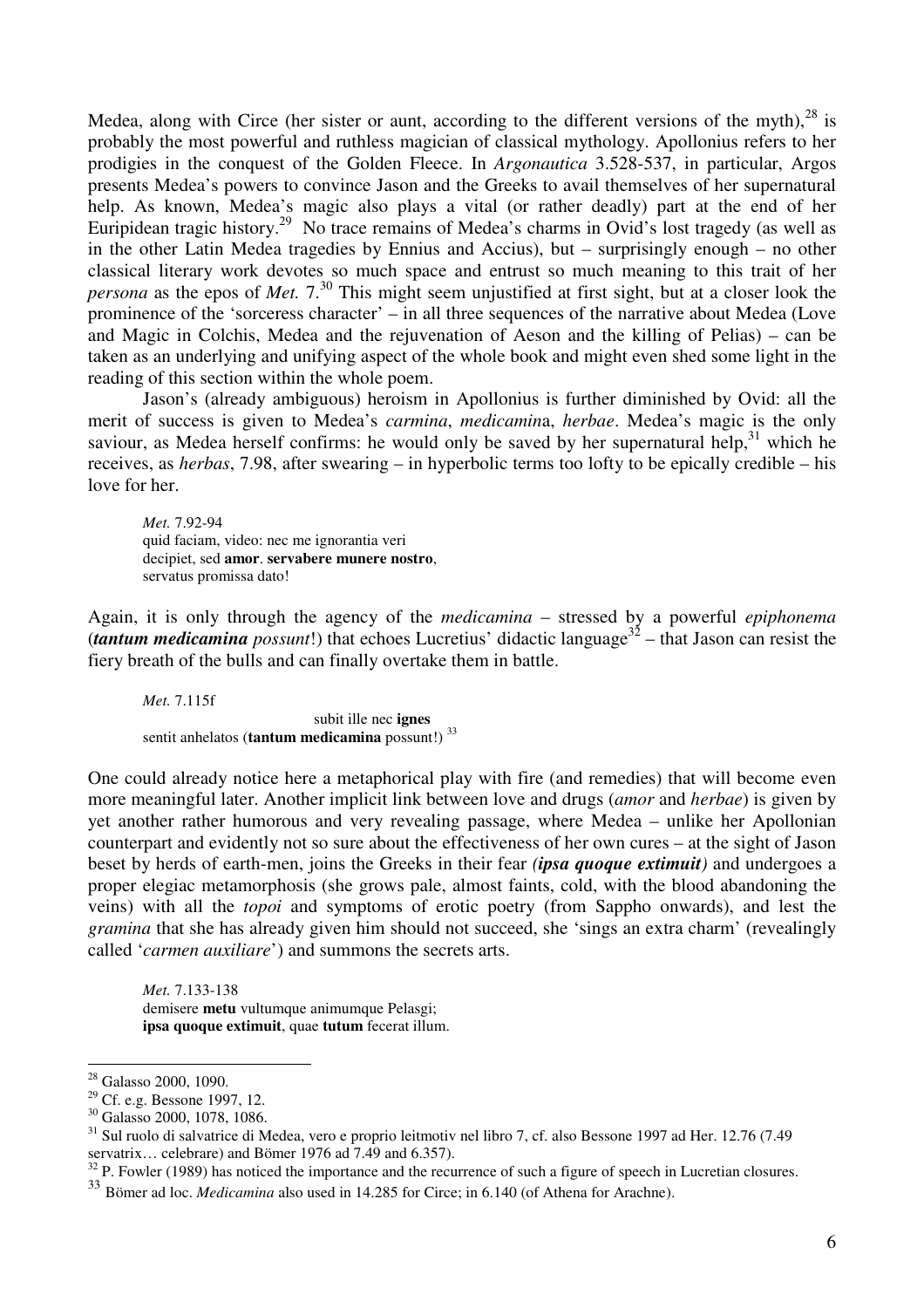utque peti vidit iuvenem tot ab hostibus unum, **palluit et subito sine sanguine frigida** sedit, neve **parum valeant a se data gramina**, **carmen auxiliare canit secretasque advocat artes**

 The second (and perhaps more revealing) passage about magic is the prodigy of the rejuvenation of Jason's father, Aeson. After even the insomniac dragon that guards the Golden Fleece is duly put to sleep with a soporific cocktail of weeds *gramine suci* (7.149) the epic feat of the conquest and the epic journey back to Greece is – again with a rather parodic distance from the model – dismissed in three lines (156-58). Back to Iolcus, knowing her new bride's magical powers, Jason asks her perform a rite to save his father from death:

*Met.* 7.164-168

 o cui debere **salutem** confiteor, coniunx, quamquam mihi cuncta dedisti excessitque fidem meritorum summa tuorum, **si tamen hoc possunt (quid enim non carmina possunt**?) deme meis annis et demptos adde parenti!

Besides the acknowledgement of his debit to her for his former success (*o cui debere salutem***)**, one should also notice the implicit irony (and again, the metaliterary ambiguity of the discourse) that links Jason's (and only Jason's?) question **(***quid enim non carmina possunt?*) to the authorial and 'didactic' *epiphonema* at 7.116 (*tantum medicamina possunt!*). Again, it is only with Medea's powers and her *ars* that this task will be done:

7.176s **arte mea** soceri longum temptabimus aevum, non annis revocare tuis

Though already part of the Medea myth, the Aeson's sure is largely expanded by Ovid. The other accounts usually devote more attention to the killing of Jason's evil uncle Pelias,  $34$  hewed by his daughters. Here, the whole episode becomes a narrative pretext to show Medea's powers in action. But once again, a closer intertextual look conveys more than meets the eye

To perform the rites she has promised Jason, Medea has to invoke the natural elements and gods who protect magic. Her prayer reveals, yet again, a wider underlying intertextual framework for the whole story that might hint to a coherent explanation (a literary one, at a first level) for the meaning of Medea's magic.

Met. 7.179-191

Tres aberant noctes, ut cornua tota coirent efficerentque orbem; postquam **plenissima fulsit ac solida terras spectavit imagine luna**, egreditur tectis **vestes induta recinctas, nuda pedem**, nudos umeris **infusa capillos**, fertque vagos mediae per muta silentia noctis incomitata gradus: homines volucresque ferasque solverat alta quies, nullo cum murmure saepes, inmotaeque silent frondes, silet umidus aer, sidera sola micant: ad quae sua bracchia tendens ter se convertit, ter sumptis flumine crinem inroravit aquis ternisque ululatibus ora solvit

<sup>&</sup>lt;sup>34</sup> Galasso 2000, 1091.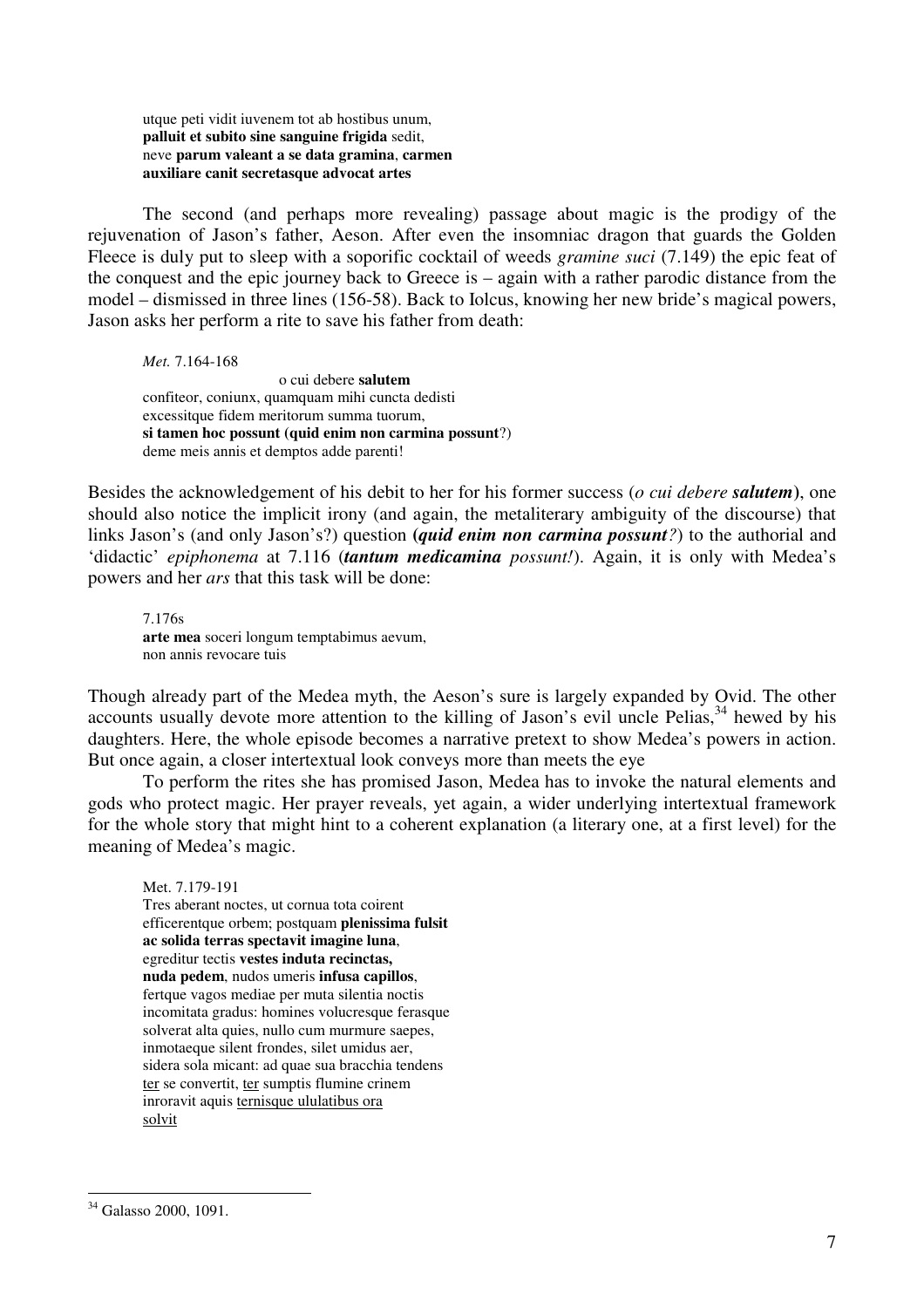The definitive intertext for this entire scene is again in Virgil, again in the *Aeneid*, and again in *Book 4*. When Dido, overcome by grief and caught by folly (*furias*, *Aen*. 4.474f), decides to die, in order to conceal her true intentions, she tells Anna (in her famous Trugrede) that, though reluctantly, she is turning to magic (*magicas inuitam accingier artis* 4.493) as a *remedium amoris* and sends her sister to summon a sorceress (*Massylae gentis sacerdos* 4.483) to bring back her love or to free her from love forever (*quae mihi reddat eum uel eo me soluat amantem* 4.479). Around what will then turn out to be Dido's funeral pyre<sup>35</sup> (where Aeneas' *exuviae* are lain), the sorceress thus performs her magical rites: $36$ 

*Aen*. 4.509-532

stant arae circum et **crinis effusa sacerdos** ter centum tonat ore deos, Erebumque Chaosque tergeminamque Hecaten, tria uirginis ora Dianae. sparserat et latices simulatos fontis Averni, falcibus et messae **ad lunam** quaeruntur aenis pubentes herbae nigri cum lacte veneni; quaeritur et nascentis equi de fronte revulsus et matri praereptus amor. **ipsa** mola manibusque piis altaria iuxta unum **exuta pedem** vinclis, **in veste recincta**, testatur moritura deos et conscia fati sidera; tum, si quod non aequo foedere amantis curae numen habet iustumque memorque, precatur. Nox erat et placidum carpebant fessa soporem corpora per terras, silvaeque et saeva quierant aequora, cum medio volvuntur sidera lapsu, cum tacet omnis ager, pecudes pictaeque uolucres, quaeque lacus late liquidos quaeque aspera dumis rura tenent, somno positae sub nocte silenti. at non infelix animi Phoenissa, neque umquam soluitur in somnos oculisue aut pectore noctem accipit: ingeminant curae rursusque resurgens saeuit amor magnoque irarum fluctuat aestu.

As can be seen, both rites (Medea's and Dido's) take place under a topical full moon; Medea and the *sacerdos* share the same dishevelled hairdo (*crinis effusa and infusa capillos*), they both have one bare foot<sup>37</sup> and are 'scantly dressed'. Besides, *effusa* and *infusa*, *induta* and *exuta* are etymologically linked and they also share the same syntactic construction (both taking the accusative of relation). Finally, both passages mention, repeatedly, the thrice performed actions of the rites (which, by the way, will also remain with Dido in the moment of her very death, cf. 4.690f). The similarities (and the differences) in the Ovidian adaptation (*Met.* 7.522-529) of what is perhaps Virgil's most famous nocturnal scene (*Aen.* 4.521ff) should also be noticed; as well as, even more importantly, the overlapping, in the text of *Aeneid*, of the figures of the sorceress and of Dido (*sacerdos* vs *ipsa*) in the rite: a detail that casts some more meaningful light on the Dido/Medea relationship.

Now, in this part of *Book 7*, we would expect Medea as scary sorceress, but what to we have instead? In the light of her Virgilian intertext, we only find a desperate lover in search of a cure against love. Ovid's distortion of the literary genre and of the alluded intertext reaches here a new climax. Within the new epos of the 'changed bodies', in order to portray Medea's magic in its most powerful display, once again the text harks back to the epic Dido and her 'tragedy of love', and even more strikingly, it overtly quotes, from the same context, a typically elegiac magical cure for (or against) love, namely Dido's (failing) *remedia amoris*. Once again Virgil is used in a jarringly

 $35$  On Dido's death as sacrifice, see Panoussi 2009.

<sup>&</sup>lt;sup>36</sup> On the whole passage, cf. the convincing analysis of Scarcia (1991) and also Schiesaro 2008.

<sup>&</sup>lt;sup>37</sup> For a discussion on that, see Scarcia 1991.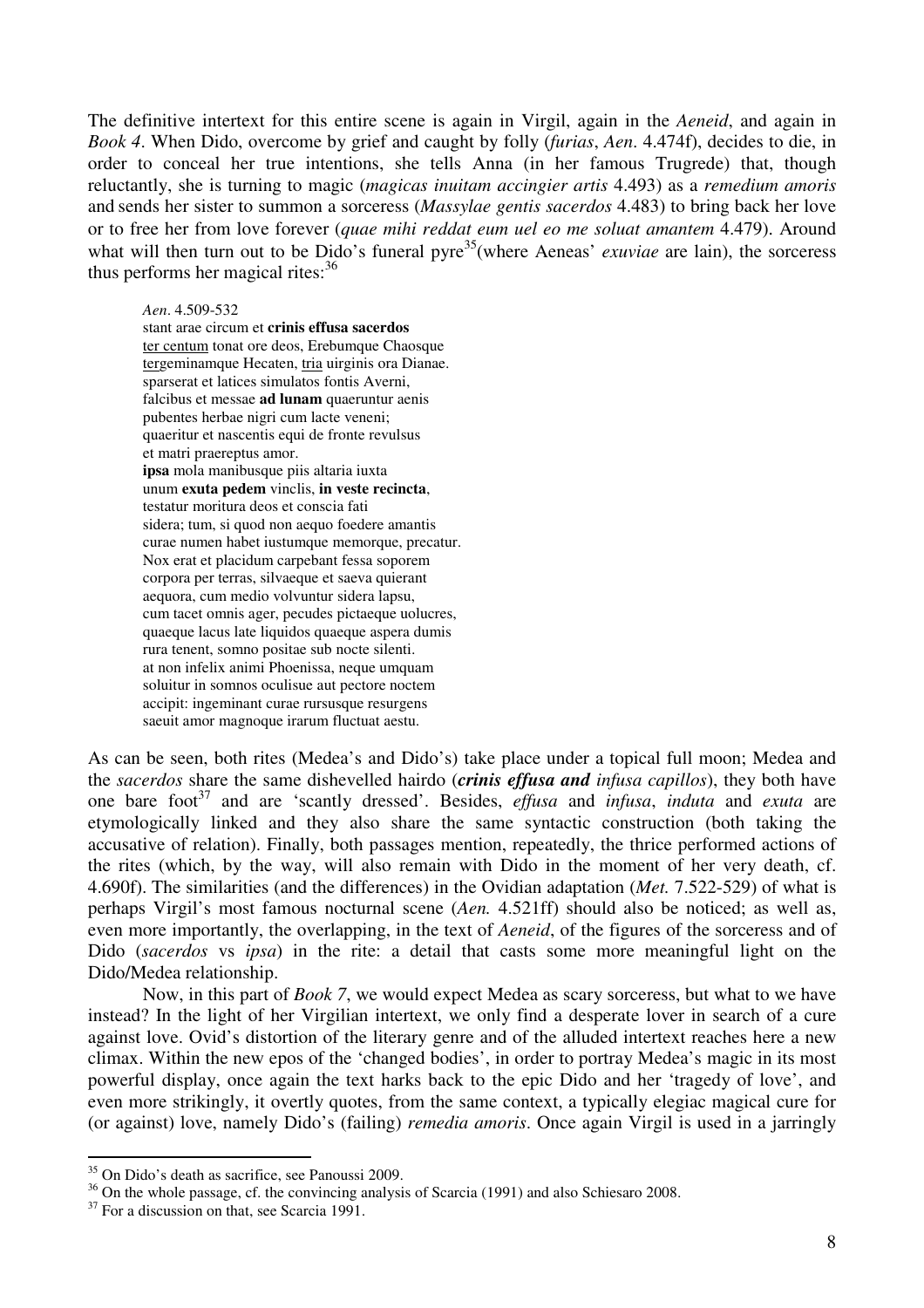(or typically Ovidian) twisted way: it is the *Aeneid* that provides the language of erotic poetry and it also introduces (in this new epic poem) a new element that will stay with us until the end of the book: (elegiac) didactic poetry.

The parallelism goes on (and further) in the following passage in *Met.* 7. Faithful to her dramatic *persona*, Medea once again interrupts the narrative of the book with another soliloquy, her prayer to the elements of the sky and of the earth and the goddess Hecate, patron of magic and of the magicians. The passage, which soon turns, from an invocation, to a proper first person catalogue of the powers of a sorceress, is fraught with other meaningful intertextual allusions.

*Met.*7.192-219

'Nox' ait 'arcanis fidissima, quaeque diurnis aurea cum luna succeditis ignibus astra, tuque, triceps Hecate, quae coeptis conscia nostris adiutrixque venis **cantusque artisque magorum**, quaeque magos, Tellus, pollentibus instruis herbis, auraeque et venti montesque amnesque lacusque, dique omnes nemorum, dique omnes noctis adeste, quorum ope, **cum volui**, **ripis mirantibus amnes in fontes rediere suos**, concussaque sisto, stantia concutio cantu freta, nubila pello nubilaque induco, ventos abigoque vocoque, vipereas rumpo verbis et carmine fauces, vivaque saxa sua **convulsaque robora terra et silvas moveo** iubeoque tremescere **montis**  et **mugire solum** manesque exire sepulcris! **te quoque, Luna, traho, quamvis Temesaea** labores aera tuos minuant; currus quoque carmine nostro pallet avi, pallet nostris Aurora venenis! vos mihi taurorum flammas hebetastis et unco inpatiens oneris collum pressistis aratro, vos serpentigenis in se fera bella dedistis custodemque rudem somni sopistis et aurum vindice decepto Graias misistis in urbes: nunc opus est **sucis**, per quos renovata senectus in florem redeat primosque recolligat annos, et dabitis. neque enim micuerunt sidera frustra, nec frustra volucrum tractus cervice draconum currus adest

The first 'catalogue' of such powers is in Apollonius 3.528-35, in the same speech already mentioned above, where Argos, almost incredulously, relates the young girl's power of taming the strength of fire, stop the watery flow of rivers and enchain the stars in the sky and the secret courses of the moon.

 *Arg*. 3.528-533 κούρη τις μεγάροισιν ένιτρέφετ<sup>'</sup> Αιήταο, την Έκατη περίαλλα θεα δάε τεχνήσασθαι φάρμαχ' όσ' ήπειρός τε φύει και νήχυτον ύδωρ· τοΐσι και ακαμάτοιο πυρος μειλίσσετ' αυτμήν και ποταμούς ίστησιν άφαρ κελαδεινα ρέοντας, dστρα τε και μήνης ιερας επέδησε κελεύθους.

The passage and the language became then almost topical for any scene of magic, from Alexandrian to Roman poetry.<sup>38</sup> As for the (also topical) stopping of the moon as a traditional claim of witchcraft, a precedent is already in Aristophanes (*Nub.* 749-52). We cannot avoid, however, to turn

<sup>38</sup> Cf. Hor. *Epod*. 5.45f, Prop. 1.1.19 and *infra*.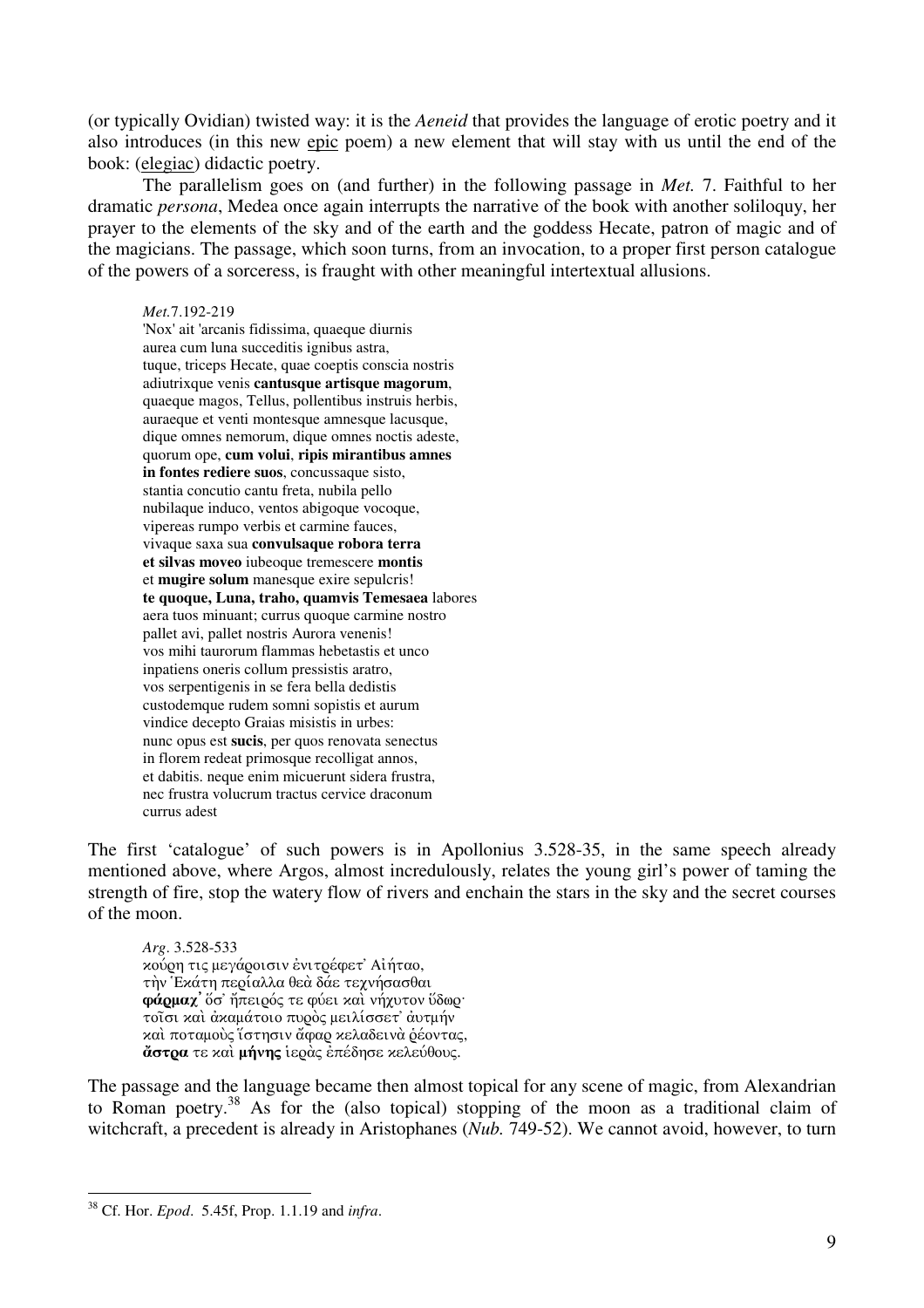back to the intertext that we framed our analysis so far. These are in fact Dido's words when she describes the powers of the *sacerdos*:

*Aen*. 4.487-491 haec se **carminibus** promittit soluere mentes **quas uelit**, ast aliis duras immittere curas, **sistere aquam fluuiis** et **uertere sidera retro**, nocturnosque mouet Manis: **mugire** uidebis sub **pedibus terram** et **descendere montibus ornos**.

The multiple parallelism, i.e. mention of the sorceress' will (*quas uelit and cum volui*); of the oaks moved from the mountains **(***videbis… descendere montibus ornos and robora… moveo*) and the bellowing of the ground (*mugire uidebis / sub pedibus terram and mugire solum***)**, confirms Dido's Trugrede as the primary intertext for Medea's prayer in the *Metamorphoses*. And a further Virgilian intratext strengthens this conviction and will lead us to a decisive interpretative turning point.

Critics have long noticed<sup>39</sup> the intratextual dependence of the magic scene in *Aen*. 4 from a similar, and broader scene in Virgil's early poetry of the eclogues<sup> $\overline{40}$ </sup> (modelled, in turn, on Theocritus *Id.* 2). The second part of *Eclogue 8* (whose overall theme is the delusions and the pain caused by cruel love), in the song of the shepherd Alphesiboeus, draws in fact on Theocritus' *pharmakeùtria* and stages a magic rite performed by a woman to win back her forgetful lover. Throughout the eclogue there are close textual parallels both to *Aen. Book 4* and to *Met. 7*. For example:

*Ecl*. 8.66-72 **coniugis ut magicis sanos auertere sacris** experiar sensus: nihil hic nisi **carmina** desunt. Ducite ab urbe domum, **mea carmina**, ducite Daphnim. **Carmina uel caelo possunt deducere lunam**; **caminibus Circe** socios mutauit Vlixi; frigidus in pratis cantando rumpitur anguis. Ducite ab urbe domum, mea **carmina**, ducite Daphnim.

Apart from the parallel details of the moon and the insistence on the power of the *carmina*, repeated as a refrain for the rest of the poem (e.g., *Ecl.* 8.69 seems to be the implicit answer for Ovid's *quid enim non carmina possunt*? 7.167) it is the wider and deeper structural dependence that proves that *Eclogue 8* is a decisive intertext for the magic scene in *Met.* 7 (on a par with Dido's Trugrede) and, more importantly, it also seems to work as a sort of blueprint for the whole of *Book 7*.

 The very beginning of the poem (outside the frame of the magic scene) already establishes a connection with both *Aen. 4* and *Met. 7*, in the detail of the stopped courses of the rivers (8.4).

*Ecl*. 8.1-5 Pastorum musam Damonis et Alphesiboei, **immemor herbarum** quos est mirata iuuenca certantis, **quorum stupefactae carmine lynces**, et **mutata suos requierunt flumina cursus,** Damonis musam dicemus et Alphesiboei.

As we shall see later, however, the context here exceeds the discourse of magical powers *strictu senso*: this time poetry is the 'magic' that stops the rivers! It is another detail in the text, though,

<sup>&</sup>lt;sup>39</sup> For a summary, cf. Scarcia (1991)'s article.

<sup>40</sup> Cf. Servius in Verg. Buc. VIII *Apud Theocritum est una ecloga, quae appellantur pharmakeùtria, in qua inducitur mulier quaedam sacris quibusdam pervertens mentem amatoris, a quo spernebatur: quam Vergilius transtulit ad huius eclogae ultimam partem*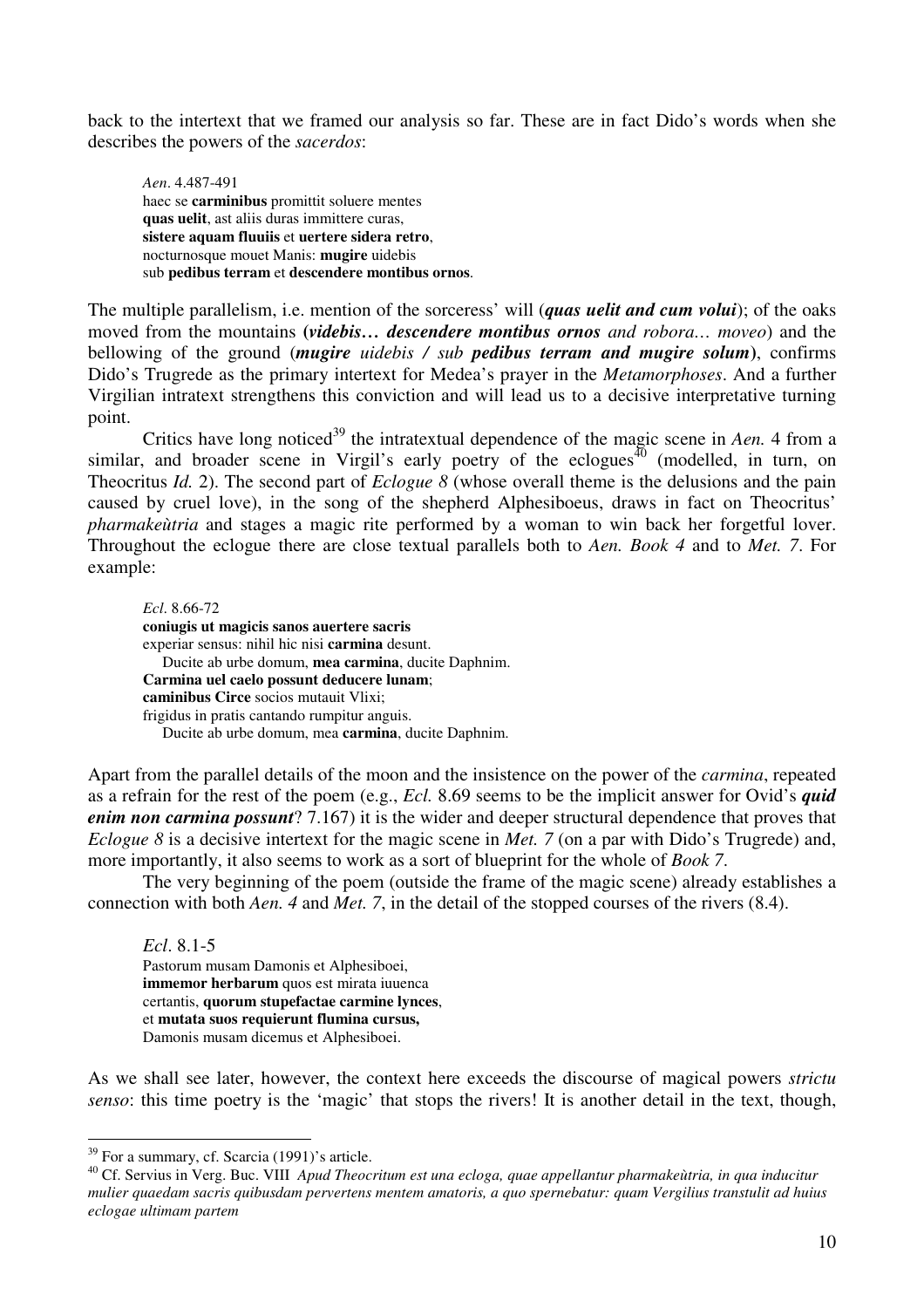that further anchors *Met.* 7 to *Ecl.* 8 (and to Virgil). In the first half of the eclogue, the other shepherd, Damon, sings the terrible and devastating effects of love. To portray the climax of cruelty that *saevus amor* can lead to Damon provides this example:

*Ecl*. 8.47-50 **Saeuos Amor docuit natorum sanguine matrem commaculare manus**; crudelis tu quoque, mater: (crudelis mater magis, an puer improbus ille? **Improbus** ille puer; crudelis tu quoque, mater).

«Ruthless love taught the mother to stain her hands with the blood of her children»: Medea is *already* here. Servius already took these lines to refer to Medea «*Et bene fabulam omnibus notam per transitum tetigit: quis enim ignorat Medeam, ab Iasonem contemptam, suos filios interemisse*?» and a tragic fragment from Ennius' lost tragedy, *Medea exul* (216 Jocelyn, *Medea animo aegro amore saevo saucia*) seems to confirm it.

But this clear allusion to Medea brings our intertextual level to a further height. She is not mentioned 'directly' in *Aen.* 4 (our first direct intertext in Medea's magic scene in Ovid); but now, thanks to *Ecl.* 8 (and to Ovid's re-reading of both *Aen. 4* and *Ecl. 8*) we have yet another reason to see her there as well.<sup>41</sup> Besides, she is also alluded to at the end of the incantation of *Ecl.* 8 (95f) where the *herbae* needed for the rites come from *Pontus*, a poetical equivalent for the barbaric Colchis<sup>42</sup>; and even Theocritus (*Id.* 2.15-16) had already coupled Medea and Circe as archetypical enchantresses. But *this* Medea (in the magical context of the eclogue) is of a rather different kind. This is not our sorceress: this is a tragic Medea, the heroine, as Damon suggests, of a tragedy of Love and its dire consequences. And this (already Ennian) *saevos amor*, as Schiesaro (2008) puts it, «also stands behind the all-important opening lineof *Book 4*» <sup>43</sup> (*At regina gravi iamdudum saucia cura / vulnus alit venis et caeco carpitur igni*), which we have examined at the beginning of the discussion while treating the 'tragic' metaphors of love poetry. It will suffice for now to remark another other Virgilian intratext for this 'love': the poet's apostrophe to Dido at 4.412 *improbe Amor, quid non mortalia pectora cogis*, which we shall come across later on too.

The final ring (surprisingly, not noticed by commentators)<sup>44</sup> in this intertextual chain that unites Medea as lover and Medea as a magician (via 'tragic love' of *Aen.* 4 and *Ecl.* 8) is given (now not so surprisingly) by Ovid's 'tragic' Medea. In the only four lines that, as we have seen, describe 'Medea's tragic future' (or 'past' in the Ovidian literary chronology), the proper (Euripidean) tragedy is described with the very same *iunctura* that we have in *Ecl*. 8.47 («the impious sword was covered with the blood of her children»):

*Met*. 7.397f **sanguine natorum** perfunditur inpius ensis, ultaque se male mater Iasonis effugit arma.

To sum up: we had left Medea, at the beginning of *Met.* 7 (through the intertextual agency of Virgil's Dido and all that she stands for) playing with fire and with other elegiac metaphors for love, love also declined as the incurable disease of erotic poetry. The second part of the book should show us Medea in Greece as the most powerful sorceress of classical mythology. But the more we read through the thick (and, somehow paradoxically, still Virgilian) intertextual filigree that shape her 'epic' magic character, the more we realise that we are still enmeshed in metaphors and *topoi* of love poetry and that all Medea's charms are, in the end (and in Ovid), just (and no less than) *remedia amoris*. Though her actions (and her claims) are heroic and epic, her language and her

<sup>&</sup>lt;sup>41</sup> Cf. Schiesaro 2008.

<sup>42</sup> See also Th. *Id.* 2.162, Hor. Epod. 5.21.

<sup>43</sup> Also via Cat.64.249-50 and Apollonius 3.286-87 (cf. also *Ecl*. 10.29 and Prop. 3.19.17f).

<sup>44</sup> Bömer only refers to Euripides *Med.* 1236ff.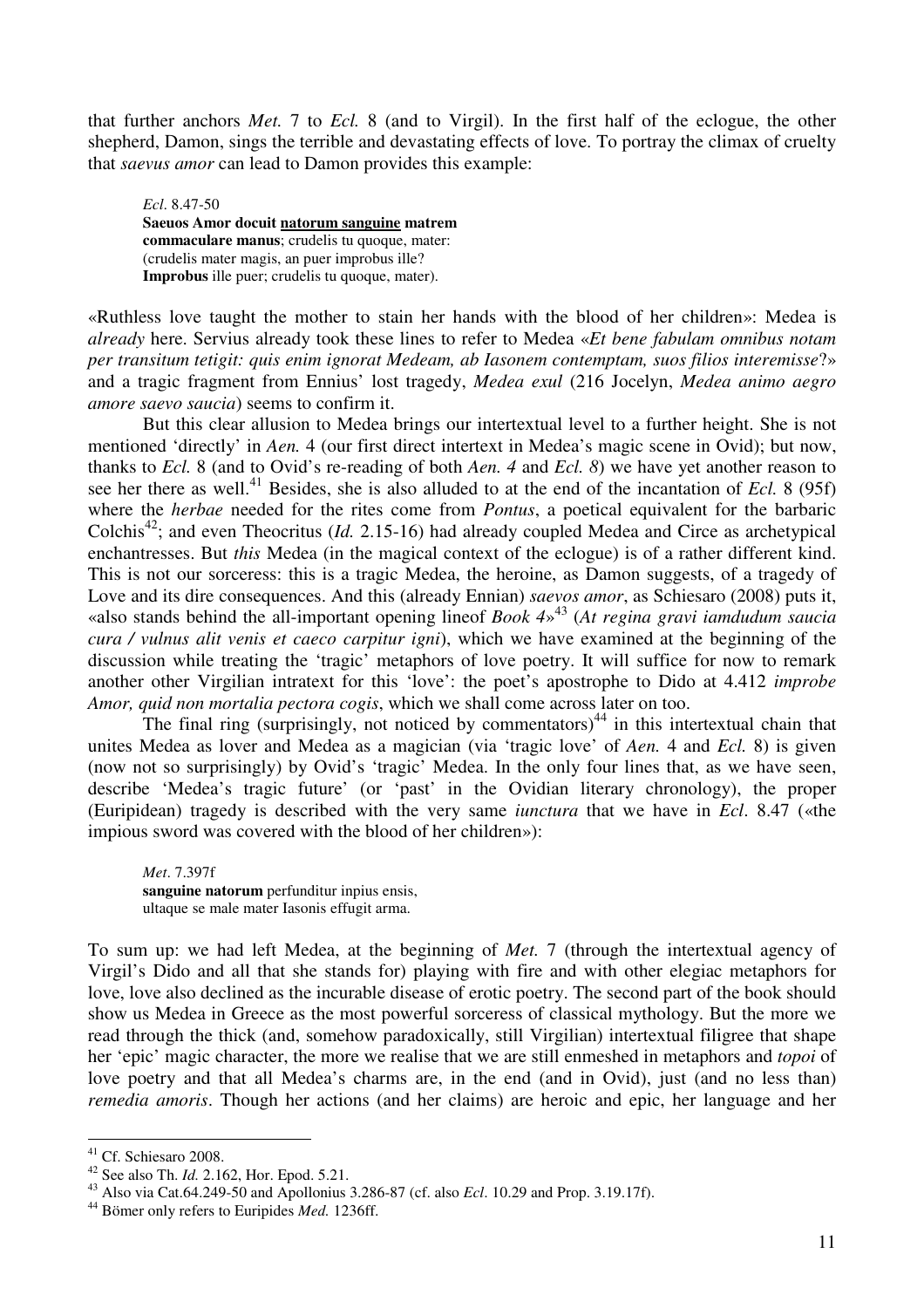'intertextual life' tell us she has been a heroine of elegiac poetry and has now been turned into a paradigm for elegiac didactic poetry (Cf. Prop. 1.1 and *Amores* 2.1 and, in a didactic context in *Medicamina Faciei Femineae* 35ff and above all in a long passage, in fact, in the *Remedia amoris*). And this is further confirmed by the use of the same poetic material made by the Roman elegists. We find a *deducta luna* as result of the power of magic (and poetry) in Propertius's *monobiblos'*  opening poem 1.1.19, along with an allusion to Medea (*Cytinaeis ducere carminibus*, 1.1.24**),**  whose counterpoint (and indeed a request for *remedia amoris*) is to be found in Prop. 3.24.9f where the poets asks his friends for a Medea, namely, «a witch to free him from the *furor* of love»<sup>45</sup> (cf. also Prop. 2.4.7-8, 15-16; Tib. 1.2.42ff.; Hor. *Epod*. 5.71f; *Carm*. 1.27.21f). But above all, the same dynamics are to be found in Ovid's own love poetry and then his didactic poetry. First and foremost, *Amores* 2.1, a vital poem in the discourse of *recusatio* and escape from the epic genre (2.1.2 *ille ego nequitiae Naso poeta meae*), which also plays with (and mocks) *Aen.4*:

*Am.* 2.1.5-8 me legat in sponsi facie non frigida virgo, et rudis ignoto tactus amore puer; atque aliquis iuvenum quo nunc ego saucius arcu **agnoscat flammae** conscia signa suae

And then, after an attempt to write epic, the poet turns back to love poetry and plays with the power (and magic) of the elegiac *carmina*:

*Am.* 2.1.19-28 Iuppiter, ignoscas! nil me tua tela iuvabant; clausa tuo maius ianua fulmen habet. blanditias elegosque levis, mea tela, resumpsi; mollierunt duras lenia verba fores. **carmina** sanguineae **deducunt cornua lunae**, et revocant niveos solis euntis equos; carmine dissiliunt abruptis faucibus angues, **inque suos fontes versa recurrit aqua**. carminibus cessere fores, insertaque posti, quamvis **robur** erat, carmine victa sera est.

The same topical images (of the power of magic) are used again in Ov. *Am.* 1.8.6ff, in *Her*. 6.83ff and, in a didactic context in *Medicamina Faciei Femineae* 35ff, and, above all, in a long passage, in fact, in the *Remedia amoris* [Ovid's own didactic 'cure against love', that follows the erotic didactic of the *Ars amatoria*] 249-290, where the poet compares the power of his own didactic teaching (*ars*) and his poetry (*carmina*) to the failing remedies of the magic *carmina*.

 Finally, it should be clear by now that a metaliterary issue is underlying the ambiguity on *carmina* as charms and as poetry itself: we shall see at the end how far we can stretch this metaliterary metaphor. For now, another question: does this epic Medea realise that she is actually singing her own 'love tragedy' and that, as we have just seen, her intertextual self declares the defeat of her remedies/*carmina*? The elegiac Medea of the *Heroides* could not be clearer:<sup>46</sup>

*Her.* 12.163-168 serpentes igitur potui taurosque furentes, unum non potui perdomuisse virum.

<sup>45</sup> Heyworth 2007, 10; see also Prop. 2.4.7-8, 15-16; Tib. 1.2.42ff.; Hor. Epod. 5.71f; *carm*. 1.27.21f)

<sup>46</sup> Bessone 1997, 12 «ancora, facendo pronunciare alla maga per eccellenza un lamento sull'inutilità della magia in amore (163-74), Ovidio sfrutta una zona di intersezione tra mito ed elegia e rende visibile la loro divaricazione: il lamento, che contrasta con la prossima efficacia dei filtri magici di Medea in Tragedia, sfocia in una minaccia inequivocabile».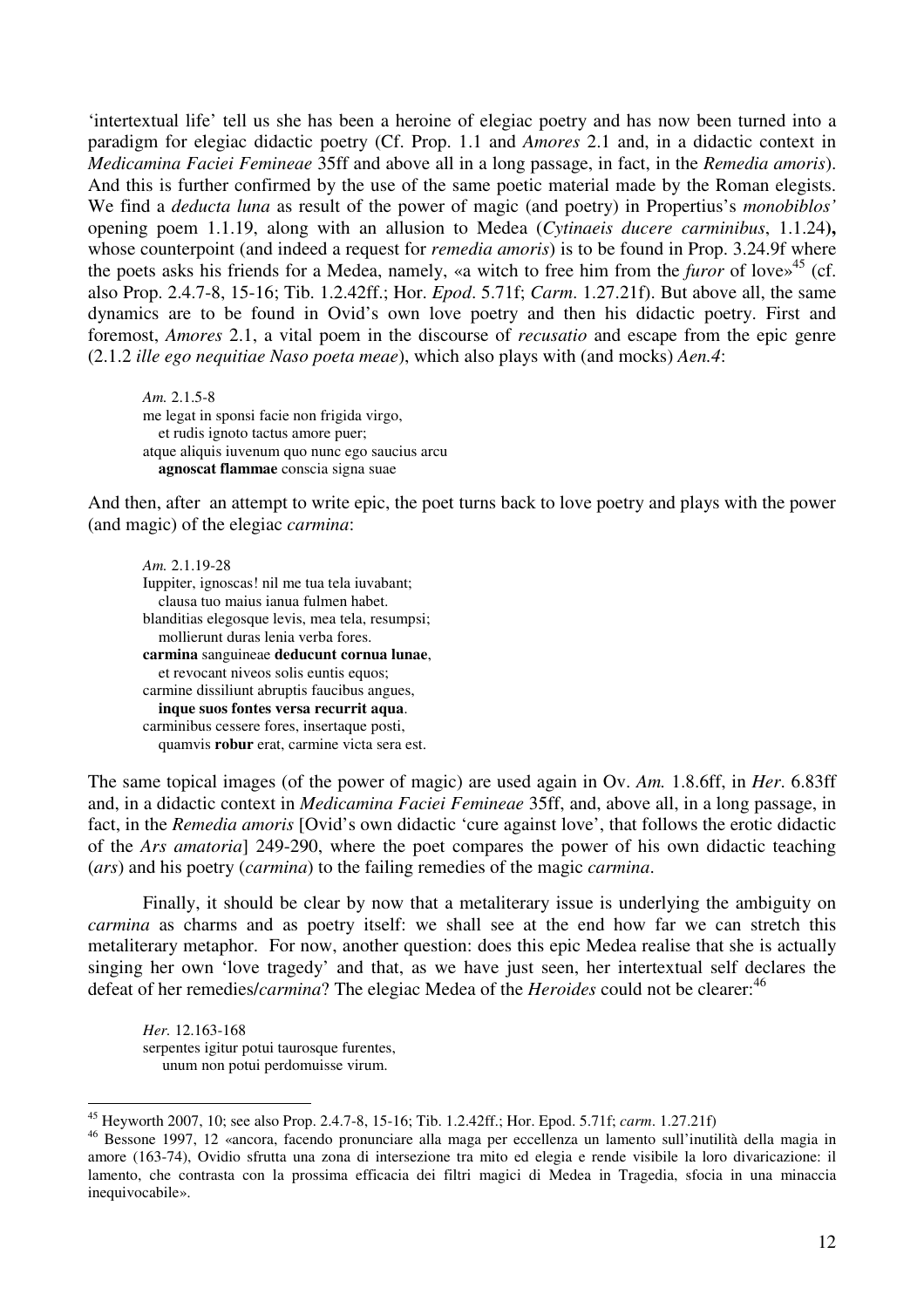**quaeque feros pepuli doctis medicatibus ignes, non valeo flammas effugere ipsa meas**. ipsi me **cantus herbae**que **artes**que relinquunt nil dea, nil Hecates sacra potentis agunt.

#### 4. Medicamina *for a Plague*

What shall we make of the plague then? *Eclogue* 8 provides us with another very important cue in order to read the rest of *Book 7* and to try and set a bigger structural frame between its parts. As we saw before, the magic power of poetry stopped the rivers and, we can now notice, the song of Damon and Alphoesiboeus amazed the heifer and even made her forget to eat (*immemor herbarum*).

*Ecl*. 8.1-5 Pastorum musam Damonis et Alphesiboei, immemor herbarum quos est mirata iuvenca certantis, quorum stupefactae carmine lynces, et mutata suos requierunt flumina cursus, Damonis musam dicemus et Alphesiboei.

The same *iunctura* is extremely meaningful in *Book 3* of Virgil's didactic poem, the *Georgics*. A long section in the book, devoted to the care of the cattle (3.209-283) deals, in Lucretian terms, with love and its destructive consequences among animals. The amorous disease is mirrored – as scholars have long argued<sup>47</sup> in establishing multiple structural correspondences between different parts of the poems – by the long Lucretian digression concerning the Noric plague of the cattle (3.470-566). The structural analogy is further confirmed by its Lucretian didactic antecedent, where (as e.g. in Commager's analysis (1957) of the *iunctura* '*anxius angor'*) the Plague of Athens (at the end of the poem) mirrors the dire effects of Love (in *DRN* 4). The same Virgilian plague (in *Georgics 3*) also plays a meaningful reverberating part if paralleled with the very end of the poem, the Aristaeus episode and the *bougonia* and the Orpheus *epyllion* (cf. e.g. Conte 1986 and Clare 1995).

 But Love and the Plague are also connected in *Gerogics 3* by our *iunctura* from *Ecl.* 8, *immemor herbarum*. This, at first, describes the lethal power of Venus that renders the animals forgetful of their food (*Geo*. 3.216):

carpit enim viris paulatim uritque uidendo femina, nec nemorum patitur **meminisse nec herbae** dulcibus illa quidem inlecebris, et saepe superbos cornibus inter se subigit decernere amantis

it is then used as a consequence of the disease that seizes even the racing horse (*Geo*. 3.498f):

labitur infelix studiorum atque **immemor herbae** uictor equus

It should be clear by now (after all these metaphors) that the plague *is* the biggest metaphor in play and, as we shall see, it is precisely used by Ovid in his *metamorphic* discourse of love as an incurable disease. That Ovid, in his account of the Plague of Aegina, overtly alludes to and combines Lucretius' human plague and Virgil's animal plague is a critical commonplace for commentators and scholars.<sup>48</sup> What I want to argue is that Ovid's intertextual use of Lucretius' and Virgil's plagues goes beyond the verbal and thematic allusion and also mirrors some of the

 $\overline{a}$  $47$  Cf. Harrison 1979, Conte 1980, xvi, Farrell 1991, 84-94, Clare 1995 and Hardie 1998, 45 for an effective summary and further bibliography.

<sup>48</sup> See e.g. Galinsky 1975, 116-119.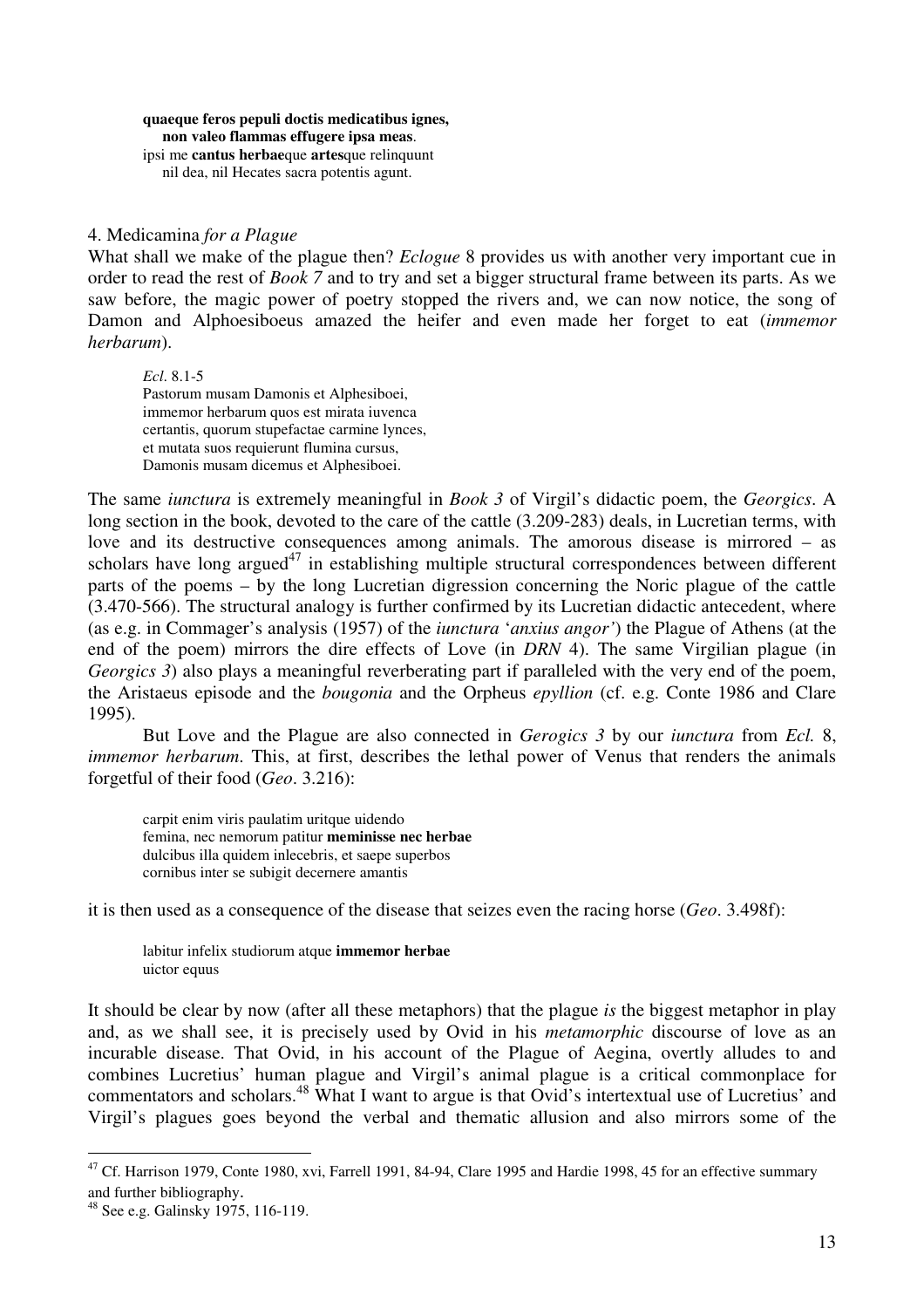structural analogies that frame the two great didactic Latin poems. Let us go back to a now familiar intertext that tells the story of the ineffectiveness of the remedies against love:

*Ecl*. 8.85-89 **Talis amor** Daphnin, qualis cum fessa **iuvencum**  per nemora atque altos quaerendo bucula lucos, propter aquae rivum, viridi procumbit in ulva perdita, nec serae meminit decedere nocti, talis amor teneat, **nec sit mihi cura mederi**.

In his account of the plague, Ovid repeatedly stresses and emphasises the detail of the incurability of the disease. This peculiar feature is already in Lucretius (6.1179 *mussabat tacito medicina timore* and again 6.1179, 1226), the 'historical' plague of Thucydides (2.47.4) as well, and is taken up again by Virgil (*Geo.* 3.349f *quaesitaeque nocent artes; cessere magistri...*).Whereas the tone in Lucretius and Virgil is strictly didactic, $4^9$  in treating this detail Ovid resorts to a vocabulary and to some literary *topoi* that we have already noticed (and, in his love for conceits, he also exploits a revealing pun). No remedy nor *medens* (doctor) can cure a disease that, in its vocabulary owes much to the symptomatology of erotic poetry (from Sappho 31 L-P onwards) and that hinges on some of the metaphors we have already considered:

*Met.* 7.554-562 viscera torrentur primo, **flammaeque latentis** indicium **rubor** est et ductus anhelitus; **igni aspera lingua tumet**, tepidisque arentia ventis ora patent, auraeque graves captantur hiatu. non stratum, non ulla pati velamina possunt, nuda sed in terra ponunt **praecordia**, nec fit corpus humo gelidum, sed humus de corpore fervet. nec moderator adest**, inque ipsos saeva medentes erumpit clades**, **obsuntque auctoribus artes**

And as Medea's initial battle with the flames of love (7.11 *Frustra, Medea, repugnas*) and as she herself noticed in *Her.* 12.165f (*quaeque feros pepuli doctis medicatibus ignes, / non valeo flammas effugere ipsa meas***)** the 'plague' even defeats who tries to cure it; and the very *ars medendi* become lethal to itself. The same idea shapes the beginning of the narration of the Ovidian plague:

*Met.* 7.525-27 dum visum mortale malum tantaeque latebat causa nocens cladis, pugnatum est **arte medendi**: **exitium superabat opem, quae victa iacebat**.

In the distorted treatment of Lucretius' and Virgil's didactic (through the filter of 'elegiac didactic' poetry), Ovid adds to the internal parallels (provided by the language and the metaphors of erotic poetry) the verbal play between the name of *Medea* and the verb *mederi*, «to heal, to cure» (unlike Lucretius and Virgil's *Georgics* but like Virgil's *Ecl.* 8). A pun on the name of Medea exploiting the etymological connection between Μήδεια and μήδομαι (as «to plot, to contrive») had already been exploited by Pindar (*Pyth.* 4.27) and occurs in Apollonius too,<sup>50</sup> but the union of Medea and the *ars medendi* for the plague (via the *remedia amoris* of *Ecl. 8*) is peculiar to Ovid.

 Another internal link triggered by a Virgilian passage (that further confirms the parallelism between the plague and Medea's magic) is the one regarding infected blood. At *Geo*. 3.491ff, the victims slaughtered on the altar hardly shed any blood<sup>51</sup> because of the disease:

 $49$  For the parody of Lucretius in Ovid's didactic poetry, cf. Sommariva 1980.

<sup>50</sup> Hunter 185, 825-7 and Barchiesi 1993.

<sup>51</sup> For futher deails on this *topos*, Tarrant's note ad Agamemnon 294 (657f.)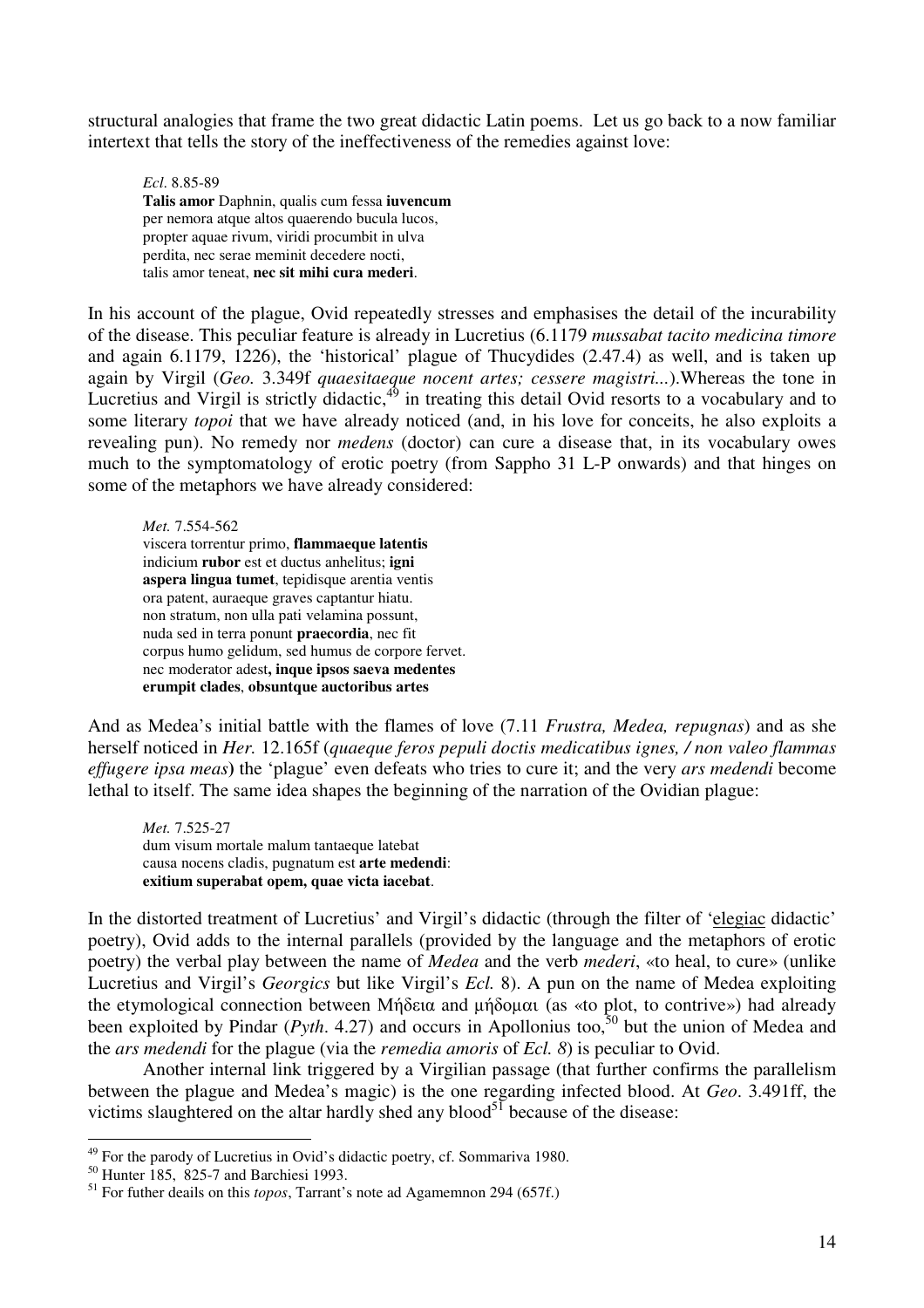*Geo* 3.491 ff nec responsa potest consultus reddere vates, **ac vix suppositi tinguntur sanguine cultri** summaque ieiuna sanie infuscatur harena.

The same detail is taken up by Ovid in his description of the plague (7.599)

*Met.* 7.596ff ipse ego sacra Iovi pro me patriaque tribusque cum facerem natis, mugitus victima diros edidit et subito conlapsa sine ictibus ullis **exiguo tinxit subiectos sanguine cultros**.

But it is worth noticing that the same detail had been mentioned before, for Medea's rites in the Aeson episode:

*Met.* 7.312ff protinus innumeris effetus laniger annis attrahitur flexo circum cava tempora cornu; cuius ut Haemonio marcentia guttura cultro fodit **et exiguo maculavit sanguine ferrum**

This verbal self-reflexivity, from one part of the book to the other, becomes thus extremely meaningful in setting a structural frame for the book and in shedding semantic light over apparently unrelated fragments. In treating extremely famous and powerful *topoi* of epic and didactic poetry, the poetry of the *Metamorphoses*, surprisingly (or not), still resorts to the conventions of erotic poetry (and didactic erotic poetry): the 'didactic' plague becomes conceivable in Ovid only through the elegiac metaphor of *eros* as *nosos* (and its incurability). But this can also give way to a further rhetorical interpretation.

# 5. «*Metamorphoses as narrative metaphors» (…and similes as proto-metamorphoses)*

Ovid's attitude to play with the proper and the metaphorical sense of images and expressions<sup>52</sup> and the importance of rhetoric and of certain figures of speech in 'preparing' the ground for proper 'metamorphoses' have been highly stressed in recent scholarship.<sup>53</sup> Metaphor in particular, e.g. in Pianezzola's analysis, embodies the closest rhetorical device to the 'process of change' that informs the whole of the *Metamorphoses* and it is therefore endowed with a privileged interpretative value. Also, as Hopkinson puts it «if metaphor is to be classed as a type of metamorphosis and figurative language is a sort of transfiguration, then a connection can be made between the style and rhetoric of the poem and its subject».<sup>54</sup> Medea therefore might well disappear from the poem without undergoing any metamorphosis. But her 'metaphors' remain with us. And her story and her intertextual 'elegiac' metaphors are subsumed, via the didactic epos of Virgil and Lucretius, by one of the metaphors of «the pangs of love» *par excellence*. Or to stretch further Charles Segal's analysis of the importance of the physical body<sup>55</sup> in the Metamorphoses, the plague can be read as an 'incarnation' of the elegiac metaphors for love.

 That this 'metaphorical' order reigns here is further confirmed by the very last episode in *Book 7*, the unhappy story of Cephalus and Procris. In Gianpiero Rosati's fine analysis<sup>56</sup> of the episode, the whole story becomes a tragedy of rhetorical equivocation: Procris is unwittingly killed

<sup>52</sup> Rosati 1983, 166-170.

<sup>53</sup> Cf. Rosati 1983, Pianezzola 1999, Barchiesi 2005.

<sup>54</sup> Hopkinson 2000, 5.

<sup>55</sup> Segal 2005; cf. also Barkan 1986, Segal 1998 and 1971, and, above all, Most 1992.

<sup>56</sup> Rosati 1983, 97-101.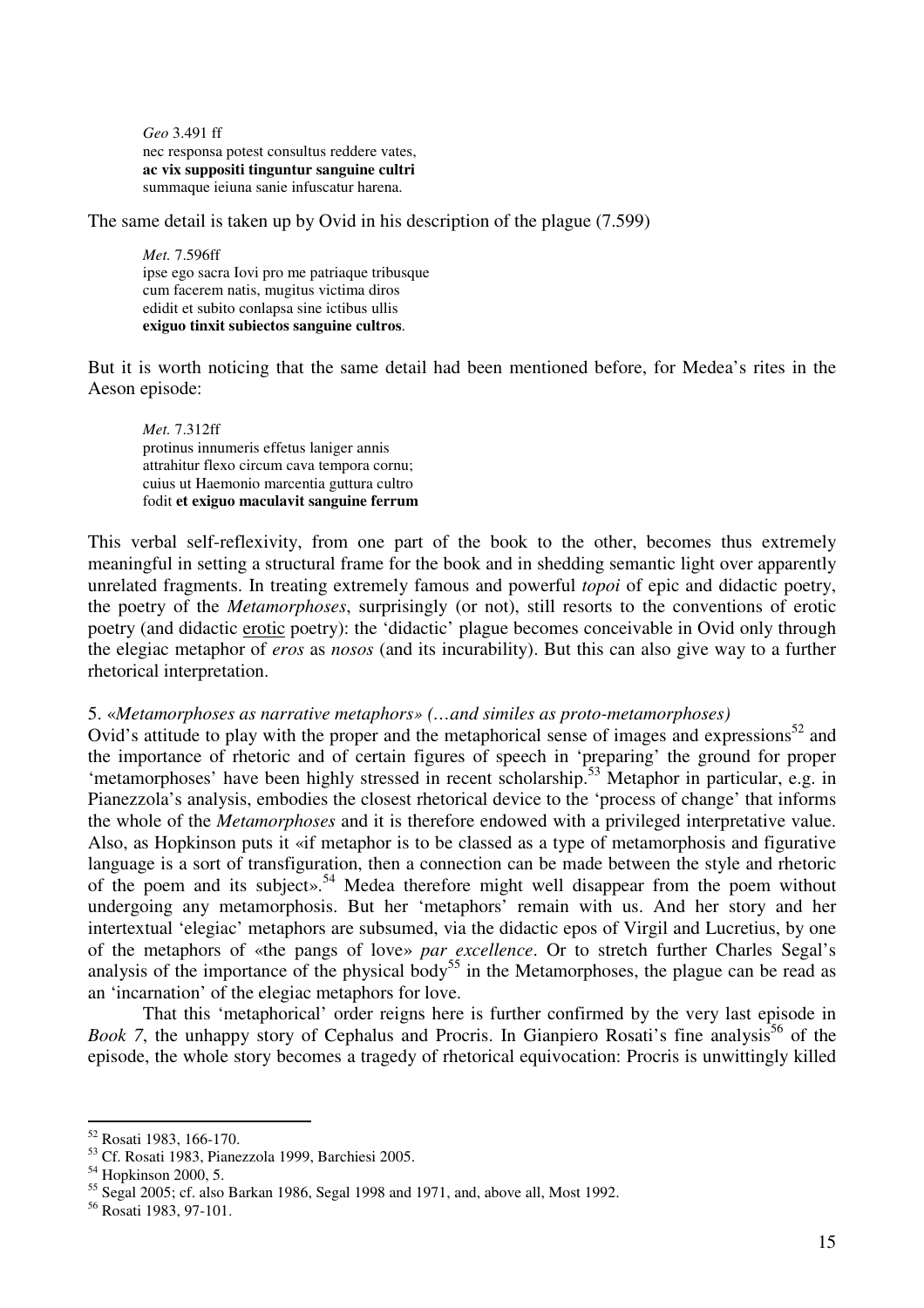by her own husband for her confusion between the real level of the language (of Cephalus' song to 'Aura') and the metaphorical level of love poetry.<sup>57</sup> Metaphors can kill.

*Met.* 7. 813-820

"aura" (recordor enim), "venias" cantare solebam, "meque iuves intresque sinus, gratissima, nostros, utque facis, relevare velis, quibus urimur, aestus!" forsitan addiderim (sic me mea fata trahebant), blanditias plures et "tu mihi magna voluptas" dicere sim solitus, "tu me reficisque fovesque, tu facis, ut silvas, ut amem loca sola: meoque spiritus iste tuus semper captatur ab ore."

Tellingly, this story is also used by Ovid in the 'didactic' of the *Ars amatoria* (3.687-746) as an *exemplum* against the credulity of the lovers.

To close the analogy, and to come back to the original metaphors (and to stress once again the undercurrent Virgilian intertextuality), Procris does not simply die: she dies exactly like Dido in *Aen.* 4 (and, as Dido kills herself with the sword Aeneas had given her, Procris is pierced by another amorous 'gift', the magic javelin she had given Cephalus). It is easy to detect the strong verbal intertextual correspondence between Procris' last words and Dido's last words to Aeneas:

| <i>Met.</i> 7.852ff                                | Aen. 4.314ff                                        |
|----------------------------------------------------|-----------------------------------------------------|
| "per nostri foedera lecti                          | mene fugis? per ego has lacrimas dextramque tuam te |
| perque deos supplex oro superosque meosque,        | (quando aliud mihi iam miserae nihil ipsa reliqui), |
| per si quid merui de te bene perque manentem       | per conubia nostra, per inceptos hymenaeos,         |
| nunc quoque, cum pereo, causam mihi mortis amorem, | si bene quid de te merui, fuit aut tibi quicquam    |
| ne thalamis Auram patiare innubere nostris!"       | dulce meum, miserere domus labentis et istam,       |
|                                                    | oro, si quis adhuc precibus locus, exue mentem.     |

Furthermore – still with frames in mind – the story of Cephalus and Procris and the account of the plague (told by king Aeacus to Cephalus) in *Book 7* share a **reverse pattern**: the passage from life and happiness on the one hand, *vs* the 'metamorphic' path from death to resurrection and regeneration.<sup>58</sup>

 The Plague is in fact the only one (of the main episodes in the book) that seems to undergo a 'proper' metamorphosis. In the paradoxical epic of the *Metamorphoses* death is not the end<sup>59</sup>. The metamorphosis of the plague, however, unveils another rather magic rhetorical trick. The death of the whole population of Aegina in the plague is the pretext for the aetiological account of the origin of the Myrmidons.<sup>60</sup> Through Aeacus' prayer to Jupiter, 'a long line' of ants descending from an oak is turned into humans and becomes the new people of the island.

Ov. *Met.* 7.662-626 forte fuit iuxta patulis rarissima ramis sacra Iovi quercus de semine Dodonaeo; hic nos frugilegas adspeximus **agmine longo**

<sup>57</sup> Cf. Rosati 1983, 100f «Ovidio imposta la vicenda dell'inganno fatale sulla sfasatura dei codici, sullo scarto di competenze tra Cefalo e l'anonimo testimone, tra la dizione 'ingenua' dell'uno e la lettura 'metaforica' operata dell'altro (appunto secondo il codice delle *blanditiae* erotiche): con un procedimento che vedremo applicato spesso nel poema, egli gioca a svelare l'equivoco che si annida tra le pieghe del linguaggio, lo scarto tra la concreta realtà che esso 'dice' e l'apparenza figurata che lo riveste».

<sup>58</sup> Galasso 2000, 1118, cf. also Pechillo, M. (1990), 'Ovid's framing technique: the Aeacus and Cephalus epyllion (*Met*. 7.490-8.5)', CJ 86, 35-44.

 $59$  Hardie 1999, 89 «Metamorphosis as a narrative device is often supposed to be inimical to the deepest concerns of the epic genre not least because by denying death as the end of human stories it is held to destroy the moral seriousness of epic».

 $^{60}$  Cf. Bömer 1976, 331.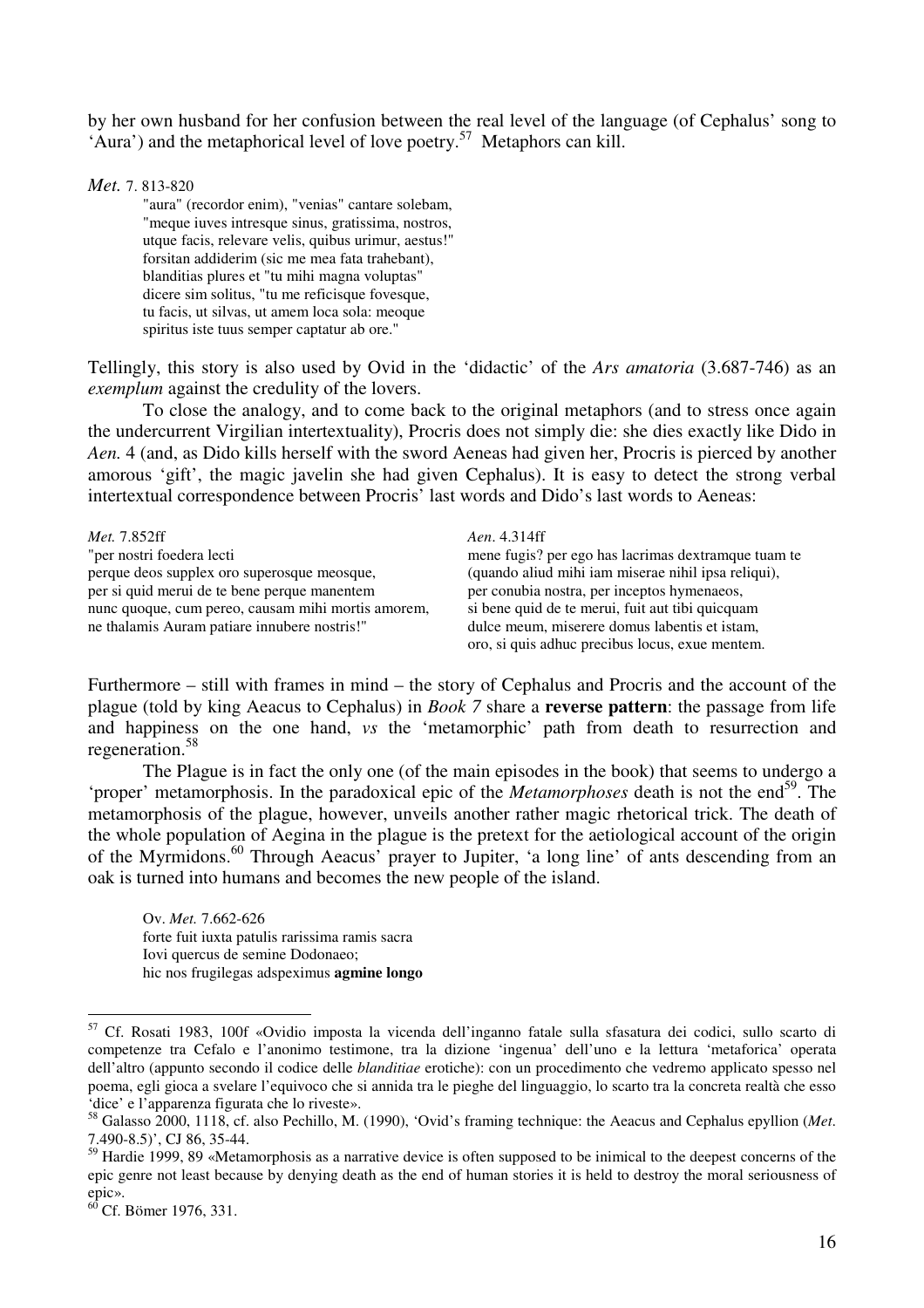**grande onus** exiguo formicas ore gerentes rugosoque suum servantes cortice **callem** 

In spite of adverb (*forte*), these are not 'ants by chance'. They come from a very famous Virgilian simile in, again, *Book 4* of the *Aeneid*; and, for verbal intratextuality, they also gesture towards the Virgilian bees of *Book 4* of the Georgics (4.26 and 4.164). But the adverb is even more interesting and more ironic, because in *Aen*. *4* these rhetorical ants (i.e. *this* simile) are what Dido sees from her window just before dying, i.e. the Trojans *abandoning* Carthage and provoking her 'tragedy of love'.<sup>61</sup> The passage, tellingly, culminates in the famous apostrophe that we had noticed earlier as a *trait d'union* between love (and *remedia amoris*) and Medea in *Ecl*. *8* (and therefore in this *Met. 7*).

*Aen.* 4.402-412 ac velut ingentem formicae farris aceruum cum populant hiemis memores tectoque reponunt, **it nigrum campis agmen** praedamque per herbas convectant calle angusto; pars **grandia trudunt** obnixae frumenta umeris, pars agmina cogunt castigantque moras, opere omnis **semita** fervet. quis tibi tum, Dido, cernenti talia sensus, quosve dabas gemitus, cum litora fervere late prospiceres arce ex summa, totumque videres misceri ante oculos tantis clamoribus aequor! **improbe Amor, quid non mortalia pectora cogis**!

This unusual metamorphosis (with the peculiarity – rare in the poem – where animals are turned into humans) is thus revealing at least for two reasons. On the intertextual level of mutual correspondences and self-reflexivity that we are now familiar with (again, via *Aen. 4* and *Egl*. *8*), it further strengthens the link between the plague and Medea, and with the 'metaphors' at the core of this book. But it also strengthens the metaliterary and rhetorical plot that has been taking shape in the meantime, stressing the 'magic' and the artifices of the poetical language of the *Metamorphoses*. As sharply noticed by Leonard Barkan (1986) and Philip Hardie (1999) «Ovid frequently uses similes as protometamorphoses» $62$ , i.e. often, on a par with what we said about metaphors and *tropoi* as 'metamorphoses', a rhetorical element in the text iconically triggers the real change that will take place later. [As an aside, as a sharp reader of Ovid, Shakespeare seems to be aware of this literary device and often «converts literal Ovidian metamorphoses into metaphors»<sup>63</sup>]. But, even more interestingly, here the 'rhetorical protometamorphosis' (i.e. the ants simile) is in Virgil. A paradigm of the fate (and of the metamorphic process) undergone by all the other Virgilian intertexts analysed so far?

## 6. *Quid enim non carmina possunt?*

Now that we know that the only cure for (and the only escape from) the plague is a rhetorical and a literary one it is time to conclude and to try to answer Jason's question on the power of *carmina*  (7.167, *quid enim non carmina possunt?*). It has become clearer and clearer, throughout the book, that via Medea (and her metaphors) we are not simply dealing with a conscious re-reading of previous epic poetry, tragedy, and, indeed, didactic, through the filter of Virgil, and in a progression from love poetry to erotic didactic to epic that mirrors Ovid's own poetry (and literary career). Much more is at stake. Through the revealing verbal ambiguity on the power of *carmina*, in *Met. 7* and *Ecl. 8*, we have seen a constant (and topical) overlapping of the power of charms with the magic of the poetic word (cf. Solodow's metapoetic reading of the last three eclogues).<sup>64</sup> Not only

<sup>61</sup> The same simile is in *Ars* 1.93-99.

<sup>62</sup> Barkan 1986, 20.

<sup>&</sup>lt;sup>63</sup> Bate 1993, 191.

<sup>64</sup> Solodow 1977.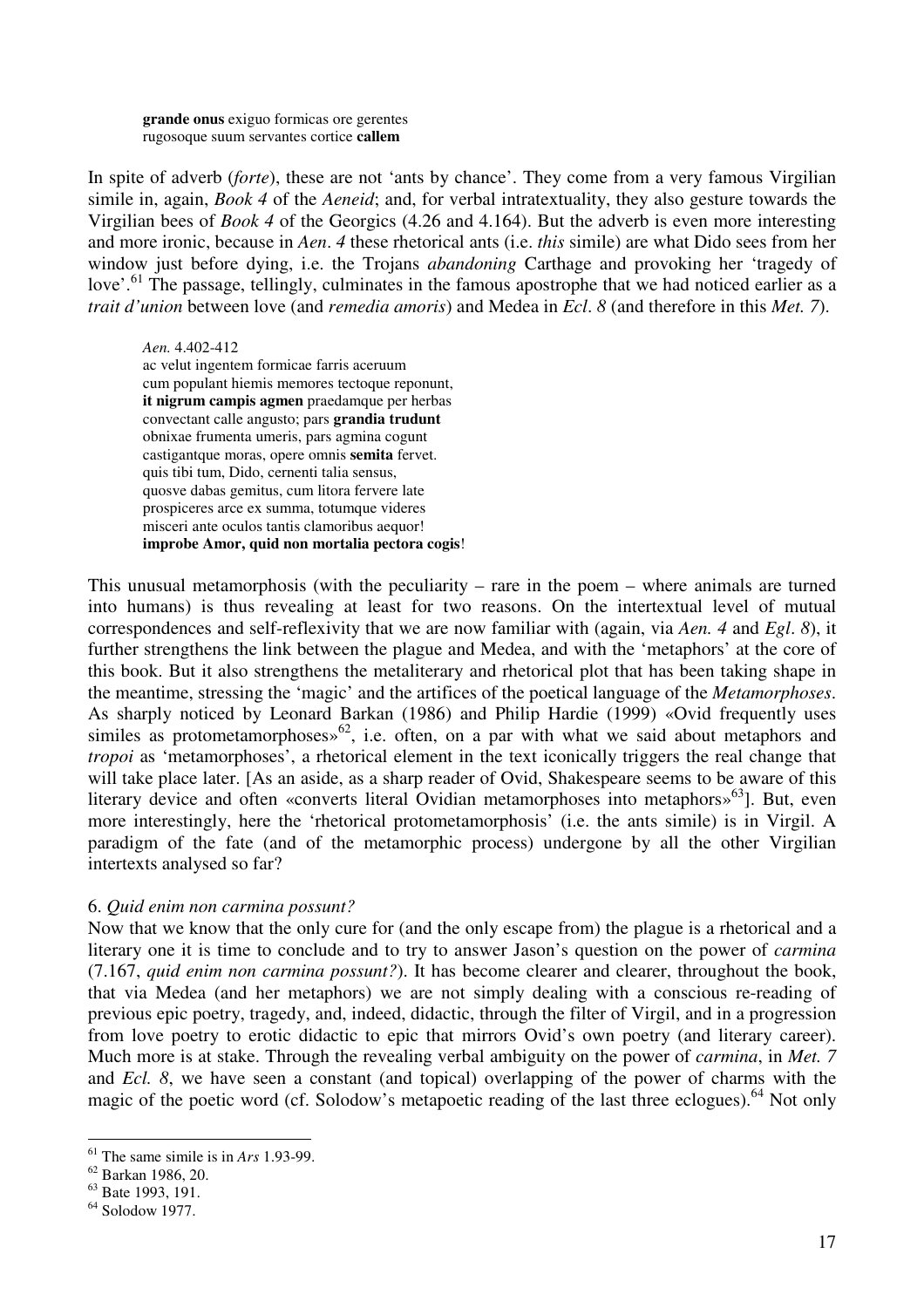does Medea cast her shadow over the rest of the book: her presence goes even further than the boundaries of 'her' book, and beyond the underlying metaphors and structural parallels. In the allimportant incipit to *Ecl*. 8

(Pastorum musam Damonis et Alphesiboei, **immemor herbarum** quos est mirata iuuenca certantis, **quorum stupefactae carmine lynces**, et **mutata suos requierunt flumina cursus**, Damonis musam dicemus et Alphesiboei)

poetry rivals with love and magic and it possesses the same charming power of the songs of Orpheus<sup>65</sup> (to which Silenus's song in *Ecl*. 6 is also paralleled, as one of the clearest antecedents of Ovid's plan in the *Metamorphoses*):<sup>66</sup>

*Ecl*. 6.26-30 Tum uero in numerum Faunosque ferasque uideres ludere, **tum rigidas motare cacumina quercus**. Nec tantum Phoebo gaudet Parnasia rupes, nec tantum Rhodope miratur et Ismarus Orphea

And this means that, through the *magic* of her 'spectacular' language<sup>67</sup> (and its metaphors), Medea thus truly 'becomes' yet another metapoetic figure, another narrator<sup>68</sup> (in the manner of Orpheus, like Arachne, like Pythagoras and so forth) in the poetry of the *Metamorphoses* in its constant attempt to test the limits of *carmina*.

#### BIBLIOGRAPHY

Anderson, W.S. (1972), *Ovid's Metamorphoses, books 6-10*, Norman (Oklahoma).

Barchiesi, A. (1986), 'Problemi di interpretazione in Ovidio: continuità delle storie, continuazione dei testi', «MD» 16, 77-107.

Barchiesi, A. (1989), 'Voci e istanze narrative nelle *Metamorfosi* di Ovidio', «MD» 23, 55-97.

Barchiesi, A. (1993), 'Future reflexive: two modes of allusion in Ovid's *Heroides*', «HSCP» 95, 333-365.

Barchiesi, A. (2005), (ed.), Ovidio, *Metamorfosi, vol. 1, libri I-I*, Milano.

Barkan, L. (1986), *The Gods made Flesh. Metamorphosis and the Pursuit of Paganism*, New Haven and London.

Bailey, C. (1947), (ed.) *Titi Lucreti Cari De Rerum Natura Libri Sex*, Oxford.

Bate, J. (1993), *Shakespere and Ovid*, Oxford.

Bessone (1997), P. *Ovidii* Nasonis *Heroidum Epistula XII: Medea Iasoni*, Firenze.

Bömer, F. (1976), *P. Ovidius Naso, Metamorphosen, Buch VI-VII*, Heidelberg.

Clare, R.J. (1995), 'Chiron, Melampus and Tisiphone: myth and meaning in Virgil's plague of

Noricum', «Hermathena» 158/9, 95-108.

Coleman, R. (1977), (ed.), Vergil, *Eclogues*, Cambridge.

Commager, H.S., Jr. (1957), "Lucretius' interpretation of the plague", «HSCP» 62, 105-18.

Conte, G.B. (1980), *Introduzione* a A. Barchiesi (ed.), Virgilio, *Georgiche*, Milano.

Conte, G.B. (1984), *Virgilio. Il genere e il suoi confini*, Milano.

Conte, G.B. (1986), 'Aristaeus, Orpheus, and the Georgics', in Id., *The Rhetoric of Imitation*, Ithaca - London, 130-140.

Conte, G.B. (1986b), *L'elegia senza amore*, introduzione a G. Lazzarini (ed.), Ovidio, *I rimedi contro l'amore*, Venezia. Dahlmann, H. (1954), 'Der Bienenstaat in Vergils Georgica', Abh. der Mainzer Akad. der Wiss. (Geistesklasse no. 10), 547-62.

Farrell, J. (1991), *Virgil's Georgics and the Traditions of Ancient Epic*, Oxford. Fowler, D.P. (1997), 'Intertextuality and Classical Studies', «MD» 39, 1997

<sup>&</sup>lt;sup>65</sup> On which cf. Barchiesi 1989, 65.

<sup>66</sup> Barchiesi 2005, CXLVII, Otis 1970, 48f, Knox 1986, 10-14

<sup>67</sup> Cf. Rosati 1983, 152.

<sup>68</sup> Barchiesi 1989.